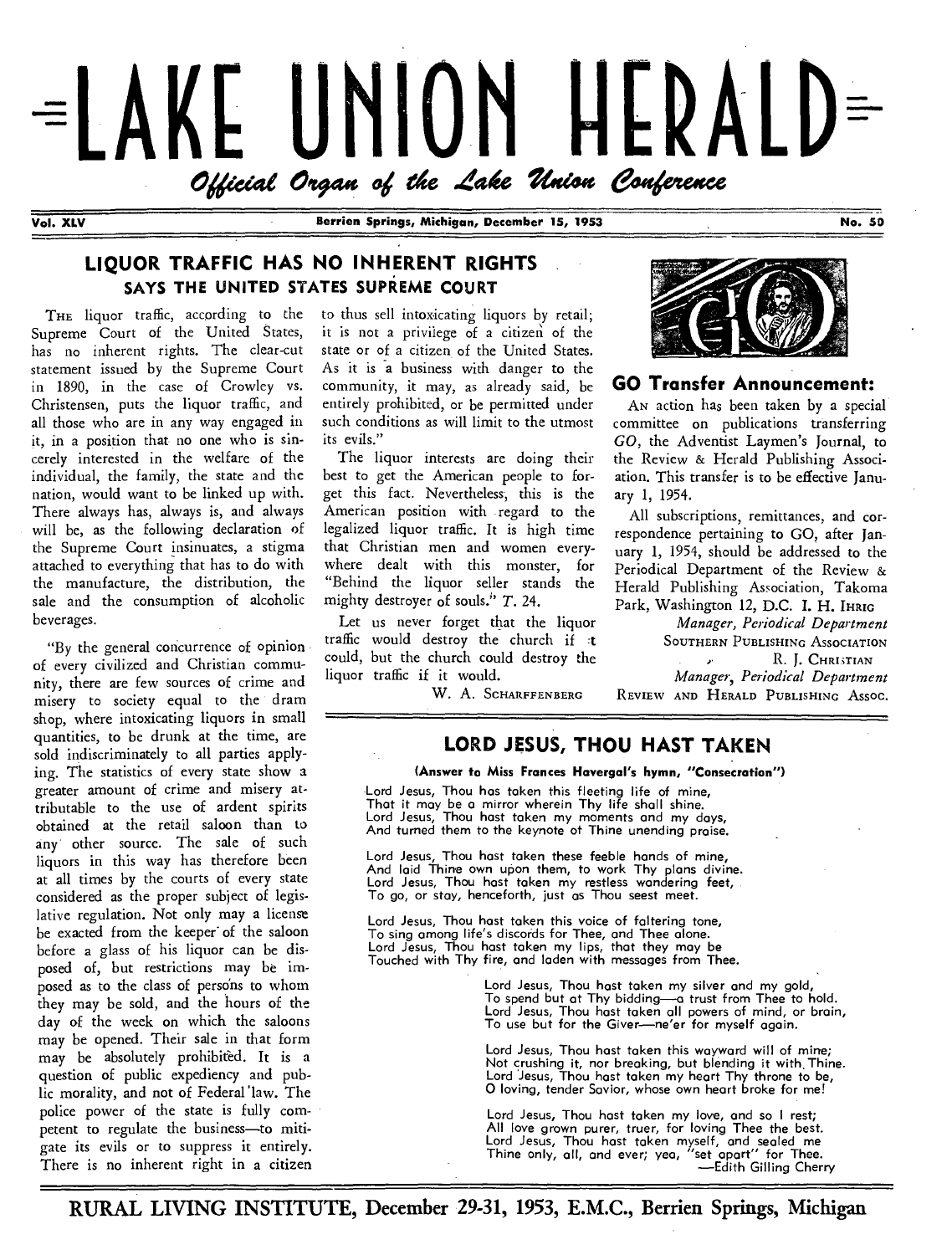#### **People Must Be EDUCATED To Get Out of the Cities**

THERE is to be no let down in our work of encouraging Seventh day Adventists to leave the cities. However, we need to set in motion an educational program which will help city people to know how to live on the land. Most of our city people know nothing about planting, cultivating, or harvesting crops. They are not acquainted with methods of agriculture, whether it be gardening a small tract of ground, or farming many acres. There have been disastrous examples of families leaving the cities for places in the country, due to the fact that they were not ready for the transition. and knew nothing of how to cope with the problems of country living.

We have been instructed: "Educate our people to get out of the cities into the country, where they can obtain a small piece of land, and make a home for themselves and their *children."—Country Living,* pp. 10, 11.

The counsel is to "educate" our people to leave the cities. This educational process will have to be developed in every city church, and wherever there are Seventh day Adventists living in the cities. It means that conferences will need to give more attention to the counsel of the Lord, "Out of the cities!" It means that educational institutions will need to gear themselves for the training of youth in the practical arts of agriculture. It means that garden clubs and groups interested in rural living are to be developed in the city churches.

It means that city people should be encouraged to take trips into the country where they can visit farms, gardens, and such agriculture centers as may appeal tc them. It means that Seventh-day Adventist farmers and gardeners who are now successful in their pursuits and who have an eye single to the purpose of God, will need to lend their efforts in this educational plan by inviting city dwellers to come and visit their farms. It means that rural living will become as much a part of our general teaching and promotion as are education, health, home missionary activities, Sabbath school, temperance, young people's Missionary Volunteer endeavors, religious liberty, evangelism, and other kindred fields of Christian activity.

Rural living is a part of the third angel's message, and as such it is important. The same angel that instructed

God's messenger, Sister E. G. White, to write volumes in regard to the education of our children and youth, also instructed her in this important phase of Christian living for these last days. But the plan of rural living is not to be agitated on an extreme, emotional basis.

There are to be no rash moves. There are to be no fiery speeches which would hurry our people from the cities without giving them adequate preparation for the exodus. The program must be educational. Thousands of our people will be content to remain in the cities until the passage of Sunday laws forces them to. flee. At the best, we can but hope that a certain percentage of our people now in the cities will take advantage of present opportunities for leaving the cities.

Nevertheless, we must be charitable with those who remain in the cities. Some will have to carry on missionary work in behalf of the city people. Churches will continue to be established in the cities to care for the incoming converts. At the same time, we would urge those who are now interested in country living, and who still live in the cities, to do all they can to prepare themselves for their places in the country. The following counsel is worthy of careful consideration.

"Think candidly, prayerfully, studying the Word with all carefulness and prayerfulness, with mind and' heart awake to hear the voice of God.... To understand the will of God is a great *thing."—Country Living,* p. 26.

We are happy to announce that plans are already under way for such an educational movement. The Lake Union Conference has recently taken action endorsing the plan of having an Agricultural and Rural Living Workshop, December 29-31, 1953, at Emmanuel Missionary College, Berrien Springs, Michigan. The local conference presidents of that union, at a committee meeting, expressed themselves as being favorable to the idea. Plans have been formulated for a constructive, educational program which will last three days. Well informed and practical men are being readied to give counsel and help to those now living in the rural areas of this Union Conference, as well as for those of the cities who desire to learn how to live on the land. It will be the first step in the direction of developing an educational program which, we believe, will be far reaching in its effects.

Those who are interested in obtaining farms, small or large, or places in small towns or villages where they may establish some form of industry, should contact their local or union A. S. I. secretaries or write to us at the General Conference, and we shall endeavor to help in finding what you want.

> WESLEY AMUNDSEN *General Conference Secretary Assn. of Self-supporting Institutions*

### The School of Many Languages

H. A. DICKENS, *Sabbath-School Sec'y Bismark-Solomons Union Mission* 

ON the Island of Lou, in the Manus Group, we have an important central school which fills a vital part of the educational system of the Bismark-Solomons Union Mission. To the Pisik school this year came about one hundred and forty students from many different language areas to be trained in the rudiments of education, a better knowledge of God and His Book, and for a place in His work. Brother Lloyd Tonkin, the principal, is 'doing a fine work with such a varied group. Even his three native teachers come from three different island groups. Recently we took a picture of sixteen native lads, and each one came from a different language area—not one could understand the language of the other. However, they all find a common understanding through the use of Pidgin English and slowly through the use of simple English.

It is very encouraging to find that these folk are becoming fluent with the difficult English language. It opens to them a vast field of study and a deeper meaning of the Scriptures. In all our higher.

| Published Weekly by the   |  |
|---------------------------|--|
| LAKE UNION CONFERENCE OF  |  |
| SEVENTH-DAY ADVENTISTS    |  |
| Berrien Springs, Michigan |  |

Contributions must be submitted to your local Conference office for approval.

All matters for publication should **reach** the Lake Union Conference office Tuesday, 9 A.M., preceding the date of issue—advertising copy Monday of the preceding week. Subscription<br>
price \$2.00.<br>
W. F. Grall - • • • Editor

W. F. Grall . . . . . Editor<br>11. A. Shepard . Advisory Editor

Entered as second-class matter. November 1908. under act. of March 3. 1879, at the Post Office. Berrien Springs, Michigan. Printed by the College Press. Berrien Springs. Michigan. In giving change of address always give old address followed by new address.

| LAKE UNION CONFERENCE DIRECTORY         |
|-----------------------------------------|
| P. O. Box C. Berrien Springs, Mich.     |
|                                         |
| Secretary-TreasurerH. A. Shepard        |
|                                         |
| Educational Secretary W. A. Nelson      |
| Home Missionary Sec'y.                  |
| H. K. Halladay<br>Sabbath School Sec'y. |
| Industrial Relations Sec'y.             |
| Religious Liberty Secretary M. L. Rice  |
| Publishing Secretary R. G. Campbell     |
| Nissionary Volunteer Sec'y. מ           |
| John Hancock<br>Temperance Secretary    |
| War Service Secretary                   |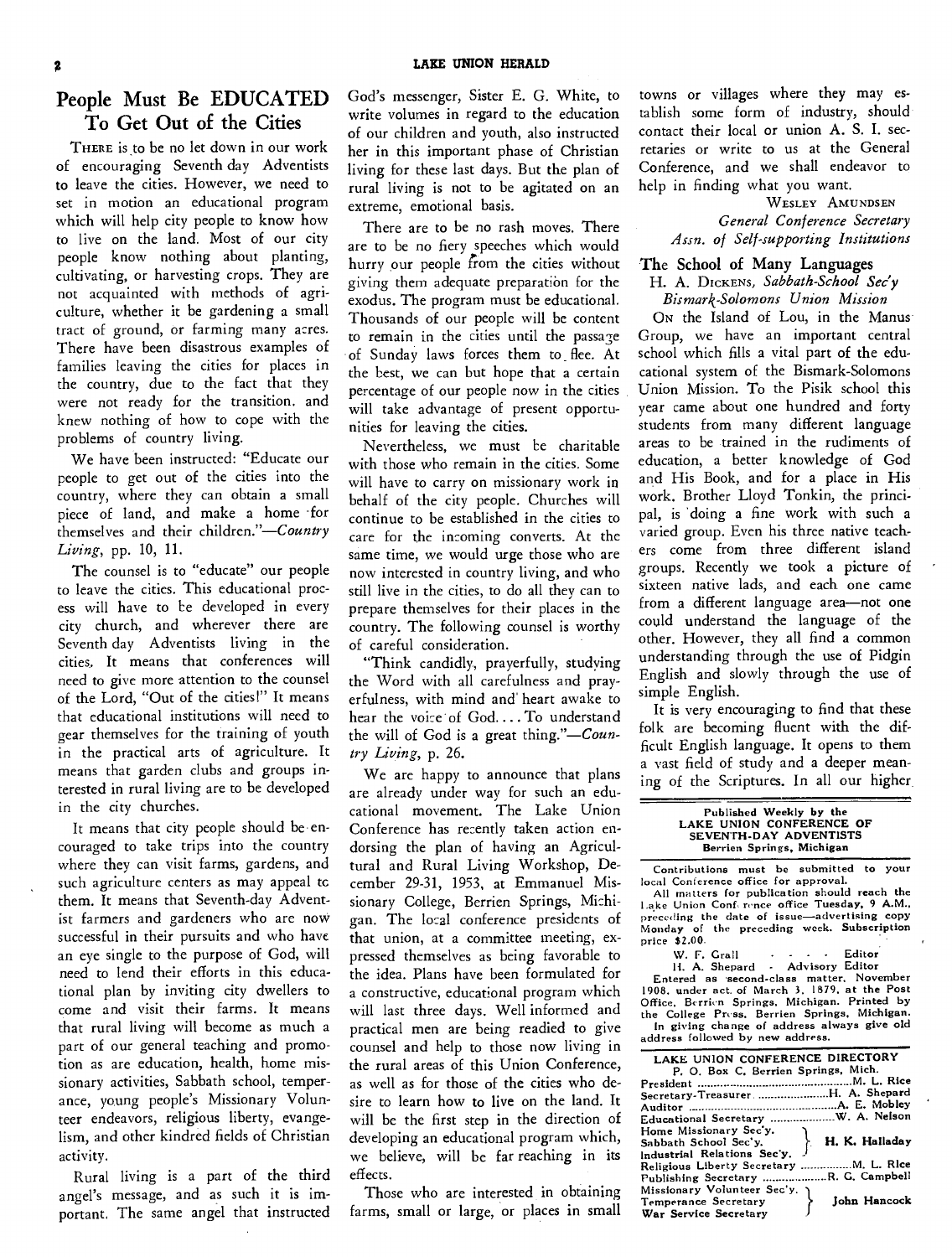schools English is the medium of instruction taking the place of the limited Pidgin English and the vernacular.

At the end of this year quite a number of these lads will be passing out of this school and going down to Kambubu to the training school, where they will receive their specialized instruction to become proficient ministers, teachers, office workers, carpenters, and workers for the vast unfinished task that faces them in this scattered island field. Pray for them that they will be able to keep their eyes on the goal ahead in spite of the language difficulties. Your financial help will be greatly appreciated on the 13th Sabbath of this quarter when the overflow will come to the Australasian Division for work in these needy fields.

#### TELEGRAM

"AUSTRALASIAN INTER-UNION CONFER-ENCE OF S.D.A.

145 FOX VALLEY ROAD

WAHROONGA

NEW SOUTH WALES, AUSTRALIA "STUDENTS OF ADVENTIST UNION COL-LEGE KAMBUBU SEND GREETINGS AND DESIRE TO EXPRESS THANKS FOR AN-<br>TICTATED OVERFLOW OFFERINGS WHICH WILL GREATLY ASSIST BUILDING PRO-GRAMME.

LOCK" [Principal of this school]

#### Dormitory Fund Needed

THE faculty and the student body of 145 of the Adventist Union College send you the warmest of Christian greetings. We also thank you very sincerely for what you are going to do for us in the *Overflow* from the Thirteenth Sabbath Offering this quarter.

Ours is only an infant college, for this is but the third year of its existence. During this time we have all but doubled our enrollment, and have raised the level of education somewhat.

During the last three years we have been suffering considerably with growing pains in our building programme. Nearly half our young men students are still housed in temporary buildings, and we lack funds with which to extend our dormitory accommodation.

We have under construction at present our administration building. Already the budget is overspent, but we are moving ahead in faith, believing - that the response of the Sabbath schools of the world will meet our need.

The whole of the union field is looking with very hungry eyes to our college for workers. The need for trained workers in the ever expanding mission work is almost desperate. On this island of New Britain alone we have about eight open doors in a needy and promising field which we cannot fill because we do not have the men or the means.

Fifteen graduates will be going out from this institution in seven weeks' time, and they will all be finding their places in the work of God.

There is a keenness among the students here which is very refreshing to observe, and we are already wondering how we will accommodate all those who are listed to come in next year. We press forward full of courage in the Lord and in faith that God's people will not fail us.

[The students and faculty of Coral Sea Union College, Kambubu, New Britain]

I Went to Nusi

E. A. B :Exm, *President* 

*Bismarck-So'omons Union Mission* 

YEARS ago I had an ambition to be a missionary on the island of Nusi. In those college days nothing would have pleased me more than to have put away my books and packed my bags and set sail for faraway Nusi—isolated, enchanting, place of adventure—populated by savage and primitive people needing so much the gospel of Jesus, yet without realizing it. Nusi called me! Its stories thrilled me to become a foreign missionary!

Twenty years passed by, many of them spent in service in the mission field. Then, just a few days ago, for the first time in my life, I went to Nusi!

Marked on most maps as Tench Island, Nusi is a tiny little island gem set in a sapphire that is the Pacific Ocean. Seven hours due 'east from St. Matthias Islands as the mission ship sails, brings us to the shores of Nusi. Not more than two or three feet of sand, broken coral and rotting humus rest on a lonely outcrop of coral reef to form the island. Coconuts, great trees, and dense undergrowth cover the whole of the island, with the exception of a golden fringe of beach.

Where we contacted the island the undergrowth had been cleared over a small area, and here beneath the trees and coconuts the entire population of the island, made up of some thirty adults and about as many children, had built themselves a humble village.

As there was not a place for us to cast anchor, mission president Rogapitu, district director Baugasi, H. A. Dickens and I, went ashore in a native canoe while our ship, the "Malalagi," lay out to sea a little for several hours whilst we visited with the people on their island. Mission teacher John had his people lined up on the beach to sing a specially adapted

sing of welcome. Their voices were not as tuneful as many we have heard elsewhe:e, Eut we were the first visitors to the island for almost a year, and we certainly did not doubt their sincerity. Handshakes all around followed, after which we visited casually with the people for a time, sampling their food and taking a brief walk into the island whilst Baugasi produced pencil and paper and busied himself che\_king the church and Sabbath school rolls and gathering accumulated offerings, reports and statistics. A great bundle of mats was brought to him representing the tithe of these people from their only industry. John smiled as he collected a year's wages. His problem will be how to spend them, for there are no stores on Nusi.

All the inhabitants of Nusi are either members or adherents of the Seventhday Adventist church. We saw no evidence of tobacco, betel-nut, or pigs. The people were clean and healthy. At the call of the bell of the chapel under the coconuts the people came hurrying to the meeting place. Several of us spoke to them through an interpreter, admonishing them to be faithful until the day that Jesus would transfer them from their tiny island to His glorious kingdom.

These humble children of God then followed their Master's example in participating in the ordinance of humility, after which we gathered round the sacred table while Pastor Rogapitu blessed and served us with the emblems of Christ's broken body and spilled blood.

Solemn though is is, the Lord's supper is an experience that I always enjoy. The one which we ate at Nusi is one which I will not quickly forget. Isolated from the world we were close to God. His sweet Spirit drew very near to His simple children as they celebrated the sacred rite. We left the palm-thatched church with the abiding presence of God in our hearts.

Our ship was signalled to return. Goodbyes were said to the brethren who will waith months before they see another visitor. Expertly we were paddled through the slight surf and soon we were aboard our vessel with Nusi's island sinking beneath the horizon as we sailed our western course.

My ambition had been achieved. I had been a missionary to Nusi for just a few hours it is true, but that brief contact with the . hurch of God on that iso'ated spot is an experience I would not care to exchange with anyone.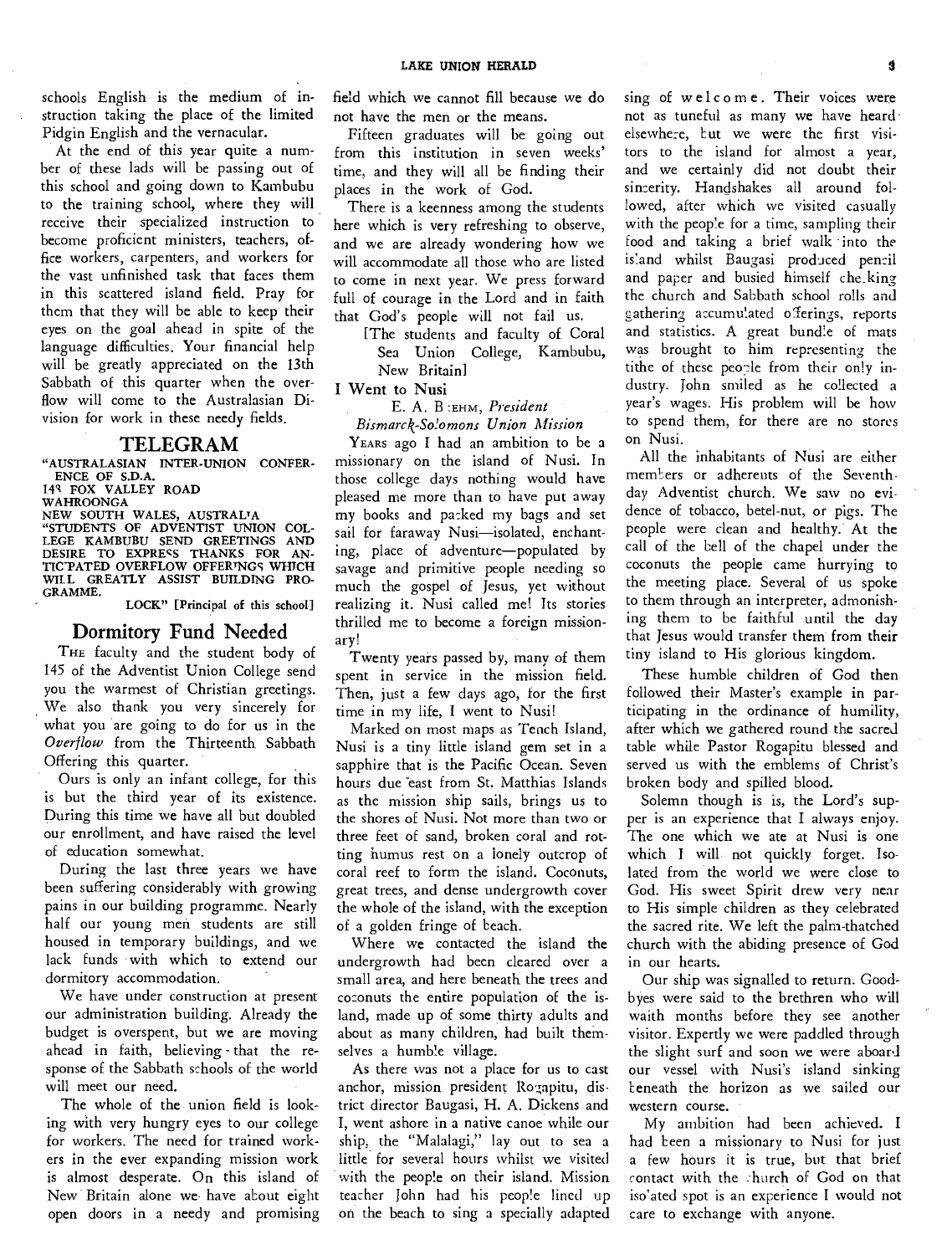

#### **Launch Caroling Program**

TUESDAY morning, November 24, Lake Region Conference workers and their wives gathered in fellowship in the parlor of the Parish Hall of the Shiloh church in Chicago to celebrate the shortest Ingathering victory in conference history (six weeks), and to launch the Thanksgiving to Christmas *Caroling for Christ*  program.

As chairman of this meeting, Elder H. W. Kibble presented Lake Union Conference president Elder M. L. Rice, who related interesting experiences from his recent tour of Africa and the Holy Land.

Following special music by Miss Alma Sellers, Elder D. B. Simons reviewed the 1953 Ingathering achievement. He then presented the *Caroling For Christ* plan. A helpful discussion ensued and an enthusiastic spirit prevailed. The presence and counsel of the Union Conference treasurer, H. A. Shepard, was appreciated. Mrs. H. W. Kibble rendered an appropriate reading. Parting words were spoken by a lay-worker, Mrs. Louvenia Myers of the Shiloh church, about to leave for an extended trip to West Africa.

To conclude this profitable gathering, workers enjoyed an appetizing luncheon prepared by Mrs. Hannah Harvey of the Shiloh church. D. B. SIMONS

#### **News Notes**

 $\star$  ELDER D. B. SIMONS was the speaker for the commencement service conducted Sunday night, November 29 in the Shiloh church in Chicago when nearly 50 graduates of the Parish Hall Bible School were present in attractive uniform attire to receive their certificates. Many others were not able to be present. Practically the entire group stood on the appeal to live in harmony with the truths of Scripture they had been taught.

\* During the recent Week of Prayer Elder D. B. Simons joined in the services with the Gary and the Morgan Park churches, and on Sabbath November 21, he worshipped with the Morgan Park church and read the closing message of the Week of Prayer.

\* Elder H. K. Halladay, Lake Union Conference Home Missionary and Sabbath School Secretary was the speaker at a

special service in the Morgan Park church in Chicago on Friday evening, November 27.

Sabbath morning November 28, at the 11 o'clock hour in the Shiloh church in Chicago, Elder Halladay brought a very beneficial Baccalaureate message in connection with a large class of graduates from the Parish Hall Bible School conducted by Elder T. M. Rowe. Also associated in this work has been Bible Instructor, Sister Dorothy Smith. Accompanying Elder Halladay at both these services was the conference Home Mis sionary Secretary, Elder D. B. Simons.

#### **MV Book Club**

AMONG the 1954 MV Book Club selections is featured one of the Senior books, "The Enchanted Pillowcase," by Josephine Cunnington Edwards. 'The price is \$2.50, and it can be ordered through the Book and Bible House: ."Ambition lures a young African native to the diamond fields where he meets a converted native girl who changes his life. What a heathen environment did to two little girls after the parents had died, and how a single initialed pillow slip led to a wonderful conversion, a happy marriage, and dedicated mission service provide the gripping interest of this true story. It appeals to all the tender emotions that sweeten and ennoble human experience. Two other memorable mission stories, one of the East Africa Dutch settlements and the other of the conversion of a bishop's daughter and the fulfillment of her dreams in a mission field, comp!ete the offerings of this wonderful book.

#### **Others Available Are:**

*CLOUD COUNTRY,* by Lewis Canaday and Jan S. Doward. The lure of the open trail and the rewards of hiking in God's great out-of-doors are vividly set forth by two young writers of the Northwest who know the problems and preparations necessary for successful trips and the way to enjoy this hobby to the full. A practical, inspiring adventure story that will increase wanderlust and open new horizons for the beginner. Price \$2.50.

*FLICKERING DESIRE,* by Marjorie Lewis Lloyd. The prophecy concerning Jesus "a bruised reed shall he not break" and the smoking flax shall he not quench" is abundantly illustrated in this deeply spiritual appeal to every believer who would follow the light to a glorious experience with God. That heaven hears even the feeblest cry of every hungering heart receives assurance here in the persuasive appeal of this winsome little book.

How to fan our flickering desires for peace and hope and the joys of dedicated service into reality is demonstrated here in practical suggestions that remove all the obstacles to Him who is the Way, the Truth, and the Life. Price \$1.50.

*GOING UP,* by C. L. Paddock. A book of inspirational stories for boys and girls. Stories that will encourage them to go up and up, to climb and climb, to grow and grow. Teaches lessons of honesty, faithfulness, obedience, perseverance, kindness, *etc.* Price \$2.00.



#### **For Sole the Third Time!**

SOME of the readers of the HERALD will remember the story of how Mrs. Edna Hawke of the Van Dyke church in Detroit sold a lovely crocheted tablecloth which was an heirloom, to Mrs. Ethel O' Cain of Bellingham, Washington for \$100. Mrs. 0' Cain permitted Mrs. Hawke to keep the tablecloth as she said that she really had no use for it. Mrs. Hawke had previously prayed that if God would send her a buyer for the tablecloth she would donate the money to the new Van Dyke church school building project.

When Mrs. 0' Cain visited the Michigan camp meeting at Grand Ledge last summer she contacted Mrs. Hawke again. During the conversation Mrs. Hawke told Mrs. O'Cain that many of her friends were skeptical when she told them the story as they just couldn't believe that anyone would spend that amount of



**Mrs. Edna Hawke's \$100-heirloom**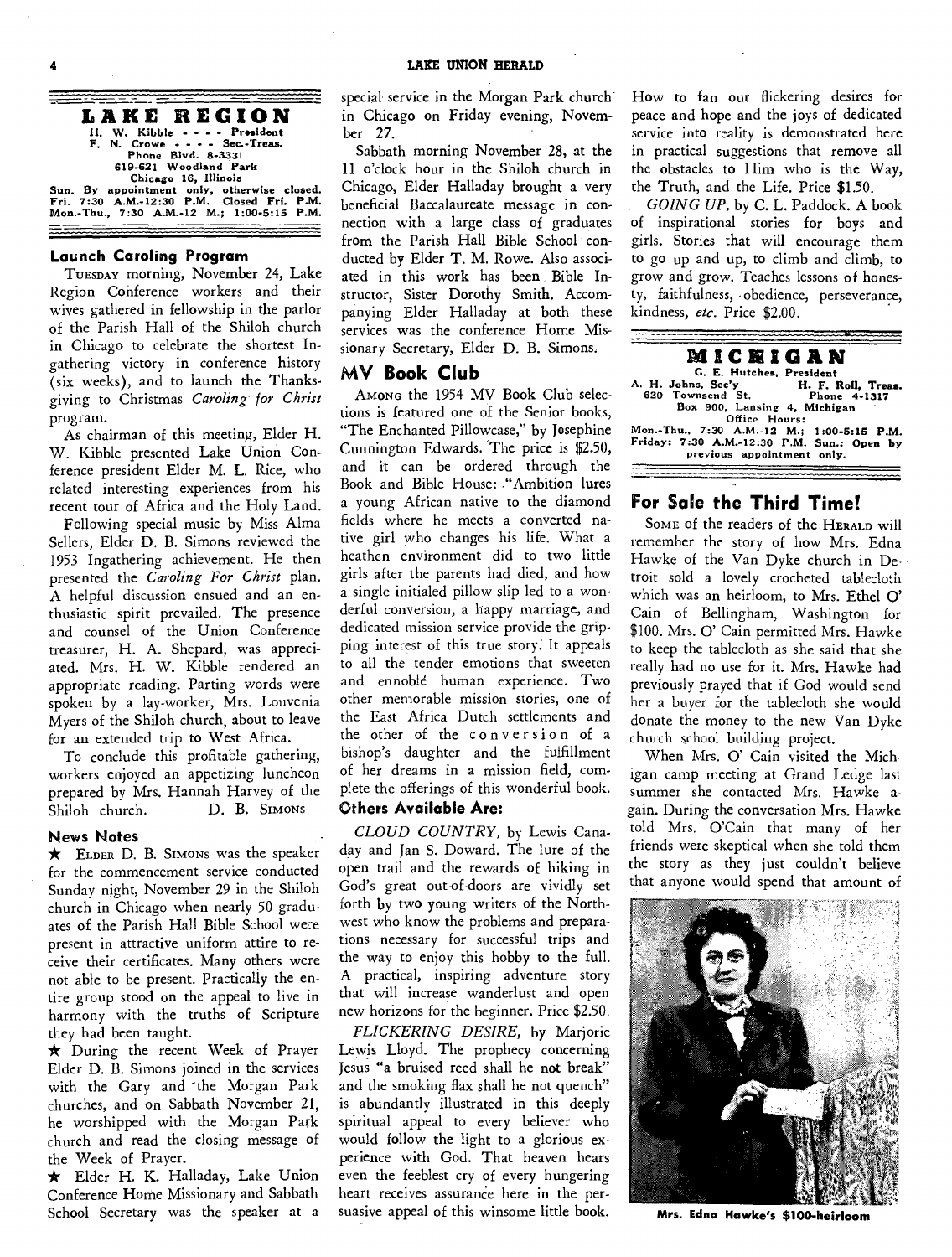money for a tablecloth and still allow Mrs. Hawke to keep it. Mrs. 0' Cain said that just to prove it was possible she would buy it again for another hundred dollars and Mrs. Hawke could still keep it and sell it again to raise more money for the school project.

You see, Mrs. O' Cain believes that we have reached the time when God's people should liquidate their possessions as much as possible and put the money into the Lord's cause. The dedicated tablecloth is still for sale and Mrs. Hawke hopes to find another buyer for it so that she can make another donation to the school project. Mrs. Hawke's address is 5300 Lakepointe Ave., Detroit 24, Michigan.

MRS. CONSTANCE WRIGHT, *Press Secy.* 

#### **Nine Baptized—Over 100 Witnesses**

NINE person from the West Branch District were baptized, Sabbath afternoon, November 28 in the Lake City Adventist Church. Elder W. C. Neff, Pastor of the Ferndale Church performed the beautiful and heart-warming ceremony which was witnessed by over 100 of our believers.

All of these new members made their decisions to join God's Remnant Church through the efforts of faithful, consecrated laymen co-operating with the District Pastor Tedford J. Rasmussen. Those who should especially be commended are: Brother and Sister Dennis of West Branch, who are holding Bible studies and lay efforts throughout the district, Sister Crystal Wright, colporteur from Houghton Lake, who is sowing the seeds of Truth throughout this area and Brother and Sister Kurbitz of Tawas City who are helping with Bible studies on the shore side of the district.

The revival meetings held in the Houghton Lake Church by Elder W. C. Neff in October also contributed greatly to the spiritual tone and fellowship that has resulted in these baptisms.

Another baptismal service is scheduled for February 6, 1954. Your prayers for the furtherance of God's great work, the salvation of souls in this area will be appreciated. TED RASMUSSEN

#### **Dorcas Meet on Armistice Day**

THE Southwestern Dorcas Federation met November 11 in Berrien Springs Village Dorcas Hall. Forty representatives from the Niles, Buchanan, Baroda, Benton Harbor, College and Village churches were present. Mrs. E. E. Kidder of the Buchanan church, Federation president, was chairman, assisted by the secretary-treasurer, Mrs. F. C. Patterson of Mattawan.

The children of the Berrien Springs elementary school presented patriotic music in songs and drill.

The business discussion related to forming an association of churches in a more effective welfare program. The secret of successful welfare work is a well organized group that can step out at an hour's notice and do their part in time of an emergency.

Pastors attending were Elders H. K. Halladay, Home Missionary Secretary of the Lake Union, L. C. Caviness of Niles, S. E. Wight, H. G. Rutherford and R. U. Garrett of Berrien Springs.

A similar meeting was held in Kalamazoo on November 12 with thirty-five ladies present from Douglas, Gobles, Covert, Allegan and Hartford. Miss Thelma Gibbs,- Bible worker in Kalamazoo, gave the special music.

The afternoon program was a round table discussion on the organization of welfare centers. Many questions were answered in regard to welfare work in general. Pastors attending this meeting were Elders H. K. Halladay, H. D Burbank, Home Missionary Secretary of the Michigan Conference, H. H. Crandell of Allegan and D. S. Wallack of Kalamazoo. Mrs. H. D. Burbank, newly elected State Dorcas President, was introduced by Elder Burbank. We appreciate the help of the ministers who attended both meetings and we hope many more will attend the Spring meeting to be held in Gobles. MRS. E. E. KIDDER

#### **Tunney—Mcl ntosh Wedding**

JACK McIntosh and. Dorothy Tunney were united in marriage, Wednesday evening, November 25, immediately following the evangelistic meeting, in the Van Dyke Ave. Seventh-day Adventist Church.

Following a brief and simple ceremony, 4 reception was held in the social room of the church.

They will make their home in Detroit. We wish them heaven's richest blessings in their new home. W. R. Archbold

#### **Brower-Dorgelo Wedding**

**News Notes** 

In a quiet ceremony at the parsonage of the Holland Church, on the evening of November 17, 1953, Miss Hannah Brower and Mr. Fred Dorgelo were united in marriage. Mr. and Mrs. Dorgelo will continue to reside in Holland. Their many friends wish them God's blessing in health and happiness.

**STANLEY W. HYDE** 

 $\star$  Elder H. E. Bisel baptized five members at Mendon, Sabbath, November 7. \* Elder H. D. Burbank spoke at the Grand Rapids church Sabbath, November 28. In the afternoon he again met with the church to discuss plans for a new Dorcas Welfare Center.

 $\star$  Elder R. L. Boothby will be the speaker at a series of revival meetings to be held in the Grand Rapids church in January.

 $\star$  The Finance Committees met at Adelphian Academy on December 13 and at Cedar Lake Academy on December 14.

 $\star$  T. J. Rasmusssen reports a growing interest in the Tawas City areas where a lay effort is being held by Ray Dennis.  $\star$  The Carson City Dorcas Society is laying plans for building a Welfare Center near the church.

\* Three new members were baptized at the Detroit Grand River church on November 14 by Elder R. L. Boothby.

 $\star$  Elder L. F. Kagels is continuing his evangelistic meetings at Bath on Sunday evenings.

#### **"Drama of the Ages"**

DURING the past two and a half years the colporteurs in the Southern and Southwestern Unions have sold 91,212 copies of *Drama of the Ages* in the special colporteur edition. The price is \$8.50 in the cloth and \$9.75 in the deluxe.

BUT HERE IS A GENUINE BAR-GAIN! This same book, during 1953, is available in the special Christian Home Library edition for just \$1.00! *Drama of the Ages* is the special missionary book for 1953. Have you given any of these books to your non-Adventist friends? After January 1 the price will be \$2.00 for this edition.

If ten copies of the book are purchased at one time , the postage is prepaid. In smaller quantities add ten cents for the first book and five vents for each additional copy.

What could you possibly give at Christmas time that would do so much good for such a small investment as a copy of *Drama of the Ages?* Elder W. H. Branson, president of the General Conference, has made every chapter a special appeal to come to Jesus. The salient points of our message are covered in this timely book, but every presentation points the reader to the Saviour. Let us join in a great crusade for Christ by giving thousands of these books to our neighbors and friends before the year closes. *Don't miss this genuine bargain.* Order several today from your Book and Bible House. Thank you. BOOK **DEPARTMENT**  *Southern Publishing ,Association*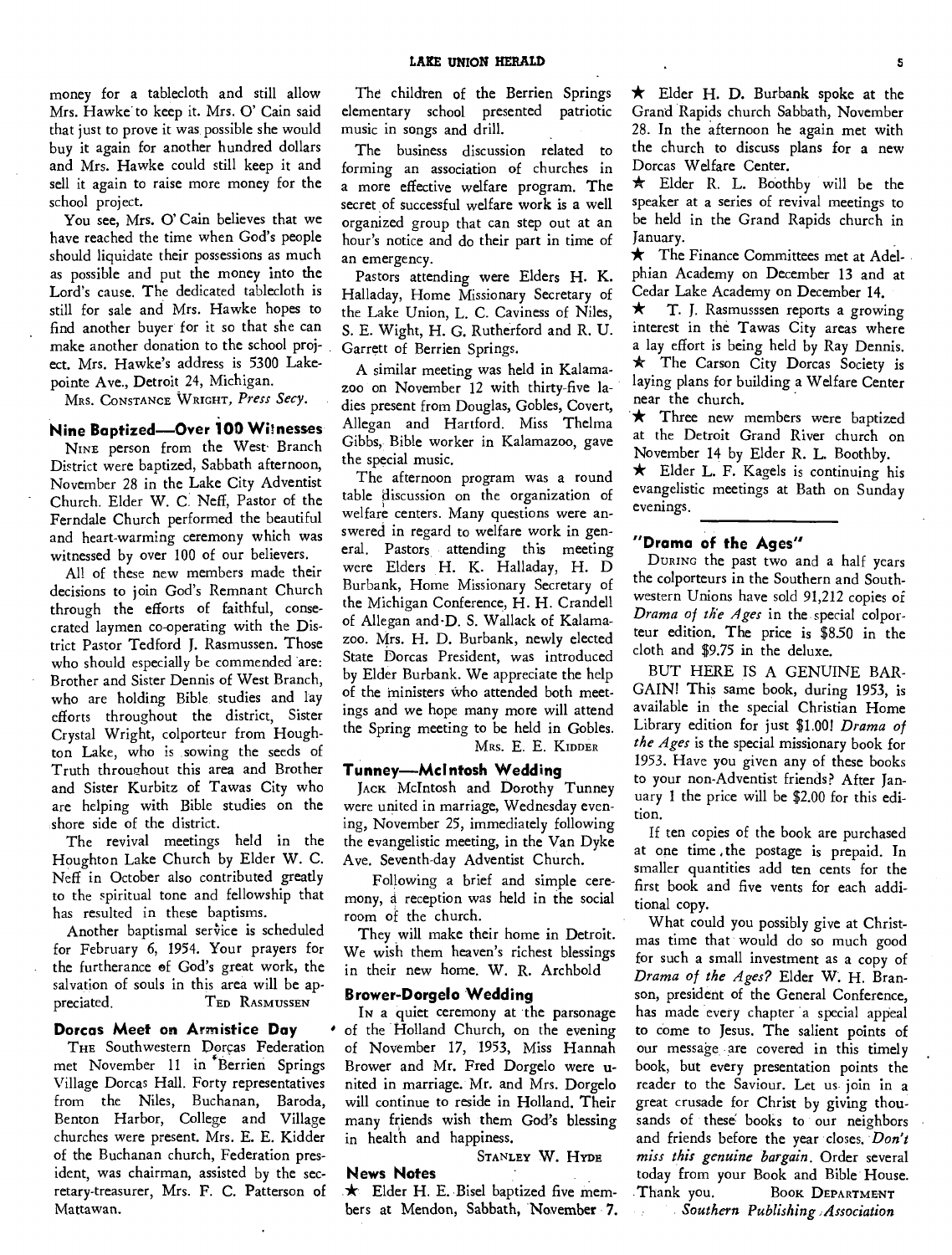#### Madisonians! Attention!

FRIENDS and former students of Madison College. The 50th anniversary of the founding of Madison College will be held in June of 1954. The alumni are sponsoring the Golden Anniversary Book which will include the history from 1904 to 1954. The Golden Anniversary Book will cost \$6. Please get your order in now.

If you have any old pictures taken around the institution or present pictures of your family we would appreciate using them in this picture book. Send your pictures and money to Mrs. Gilbert Johnson, Madison College, Tennessee.

#### S.D.A. Dentists Meet at C'eveland

Cleveland, Ohio, was the scene of the annual meeting of the National Association of Seventh-day Adventist Dentists held in the Allerton Hotel, September 25-27. Every Union Conference in the United States was represented as weil as Canada and Puerto Rico.

Eder Paul Bradley of the General Conference challenged the group to take advantage of the opportunities for service as God leads in these uncertain days to fulfill His purpose. Elder Carl Sundin of the Medical Extension Department and Chaplain of the NASDAD organization led out in a symposium of missionary experiences showing how the dedicated Christian dentist is able to lead souls to Christ.

Officers elected for 1954 were: Dr. Albert Koppel, Washington, D.C., president; Dr. Franklyn Nelson, Pomona, California, secretary-treasurer; Dr. William Taylor, Battle Creek, Michigan, to the Board of Directors.

The next meeting will be held in connection with the General Conference Session next Spring in San Francisco. The annual Fall meeting will be held in Miami, Florida, November 5, 6, and 7, 1954. R. E. MALLERNEE, D.D.S.

#### Nearly 70 Times More!

THE Autumn Council session that recently closed in Washington, D.C., voted the largest mission budget in the history of our church—better than \$20,319,000. Our hearts were thrilled as we heard A. V. Olson, vice-president of the General Conference state that at the first Autumn Council he attended \$300,000 was voted, and as a result of this large appropriation delegates and visitors stood and sang together, "Praise God From Whom All Blessings Flow." Then, as his voice broke and he moved that we again stand and

give our thanks to God in song and prayer, all were impressed at the marvelous blessings God has caused to rest upon His church.

But, brethren and sisters, this is just the beginning. The year 1954 will see the holding of the greatest General Conference session in the history of our church. The *Review and Herald* will carry the official reports of the conference. These reports will be mailed free to all *Review* subscribers. Therefore, we urge every Seventh-day Adventist to take advantage of this special offer on the *Review* and its associated periodicals, and receive the free General Conference reports.

By placing your order now you will receive the *Family Group* for only \$10.95; the *Big Three* for only \$6.50; and the *Review* for only \$4.75. And better than 300 pages of General Conference reports will be included free. Order at once through your Book and Bible House or church missionary secretary.

Truly our God has done wonderful things for us, whereof we are glad. Let the thrilling reports of world advance bring cheer and courage to every member of your family in 1954. Again we say,<br>Read the Review. R. J. CHRISTIAN Read the *Review*.

#### A Call to Intercession

APPROXIMATELY 225,000 homes throughout the nation were reached with a direct communication and appeal during this month of November. Yes, one of the most intensive, best organized ventures in evangelism through the months of the current year. What a marvelous innovation in soul-winning endeavor! What hidden potential is envisioned in a direct contact with almost a quarter million homes at this particular time! It is an occasion for united intercessory prayer among our churches everywhere.

Here is the picture: Several months ago the members of our churches from coast to coast were assured that every name for whom they sponsored a subscription to *Signs of the Times—our* great "silent evangelist,"—would be regarded as a sacred trust, and that the publishers of *Signs*  would exhaust every resource at their command to bring every subscriber into the valley of decision. The first step in this soul-winning fellowship is in progress during this passing month; hence this appeal for united intercession for the mighty movings of the Spirit of God on the heart of every recipient of *Signs* from week to week.

A carefully prepared, heart-warming letter is being addressed to every single *Signs* subscriber presenting several special service feature provided absolutely free of charge and also an urgent appeal for personal participation in one or more of these courtesies.

These services include: 1. An urgent invitation to enroll in the *Signs-sponsored* Bible correspondence course. (Almost 6,500 *Signs* readers enrolled during the past year.) 2. An opportunity to recommend names and addresses of friends and relatives for enrollment. 3. A response to a carefully prepared questionnaire designed to give their reaction to the things they have been reading in *Signs.* 4. The presentation of names and addresses of friends and relatives for whom they would like to have *Signs* sponsored during the coming year.

#### On the Eve of 80th Anniversary

*Signs* is on the eve of the celebration of its 80th anniversary. Four years after its introduction into the field of our denominational missionary literature, Mrs. E. G. White said: *"The Signs of the Times* is our missionary paper; it is doing its work everywhere, and is opening the way for the truth to be more fully presented . . . It is a fact that the circulation of our papers is doing a greater work than the living preacher can *do."—Review and Herald,* Dec. 19, 1878. Through the intervening seventy-nine years of its faithful ministry literally many millions of copies have been circulated over the face of the earth. Marvelous soul-winning achievements have been recorded that have brought joy to the hearts of our people.

Realizing that we near the end, and recognizing that every *Signs* subscriber is a potential Seventh-day Adventist, the publishers of *Signs* are making a substantial investment each year in this follow-up service. Other features will follow during the coming months, and as they become operative we purpose to make further announcements to our people.

Again we wish to present this urgent appeal for united, whole-hearted inter- ' cessory prayer as we contemplate the fulfillment of the following prophetic picture given to us long years ago. "Soon the Lord will do great things for us, if we be humble and believing at His feet. More than a thousand will be converted in a day, most of whom will trace their first convictions to the reading of our publications."—Review *and Herald,* Nov. 10, 1885.

H. K. CHRISTMAN, *Circulation Mgr.*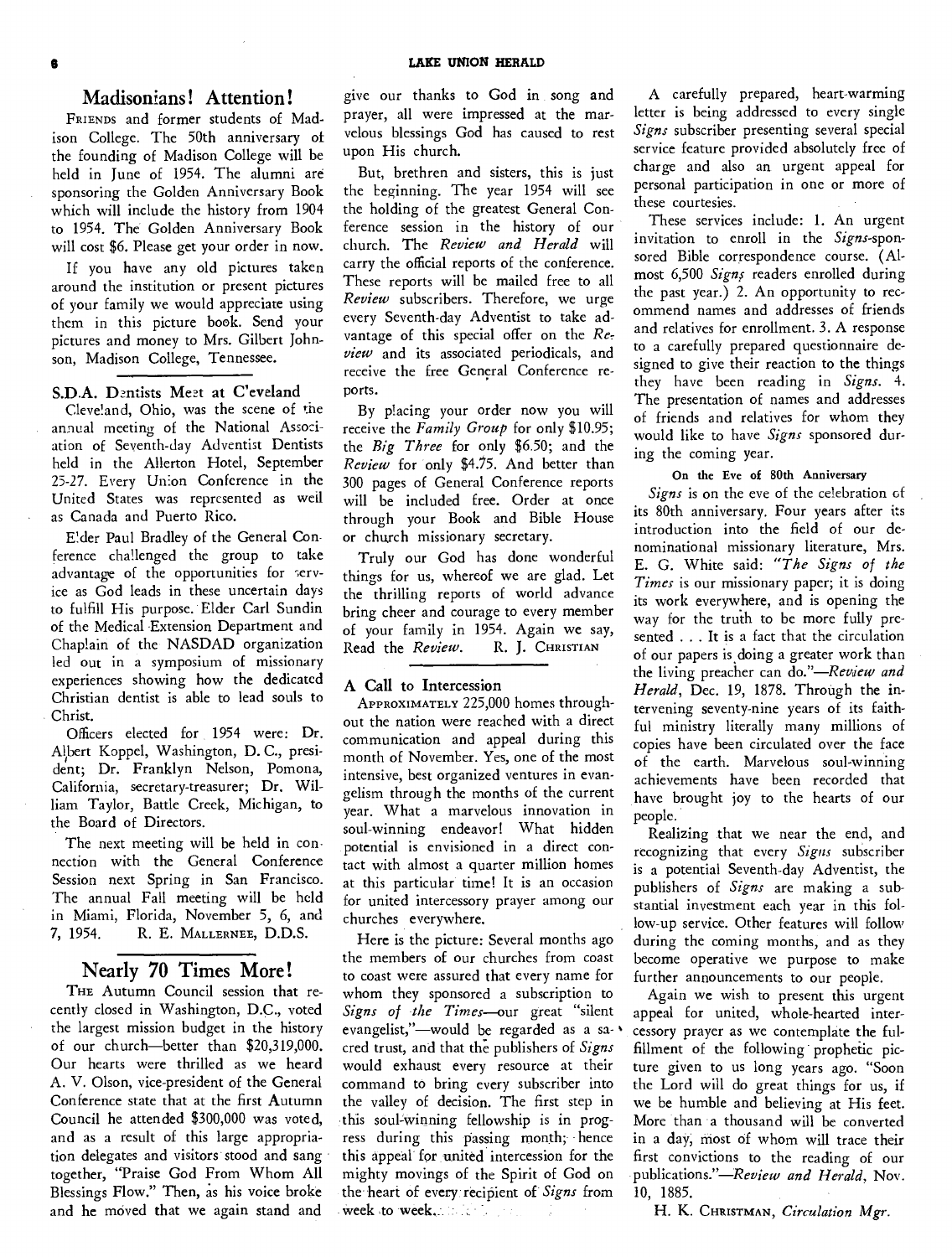**A HOLIDAY** 

SIGNS Jimes

**COMING KING** 

Yt t  $\ddot{\ddot{\Sigma}}$ 

# **With a Soul**

# **for Only \$1.25**

Brighten the star of hope for your relatives and friends with this heartwarming, indoctrinating combination of "Signs of the Times," the World's-Prophetic Weekly, **for six months and "The Coming King," by A. S. MaxwelL** 

Beginning with the new year and during the period of **six months, twenty-four issues of "Signs of the present the equivalent of a book of 384 paggs. Your friehds will have the privilege of reading approximately 150 sermonettes presented by no less than seventy-five great authors. Every weekly issue profusely illustrated.** 

**"The Coming King" by A. S. Maxwell, the editor of "Signs of the Times," presents an interesting and dra**matic study of ten great signs revealing the imminence of **the 440Wcf-cOmin9 of Christ. It contains 127 pages with**  eight n **full-page illustrations.** 

**.44 marvelous"qremium gift to synchronize with the weekly issues of "Signs of the Times."** 

**"Signs" regular six month, subscription: prce \$1.25 '':,"The Coming King 3%3 .50** 

Total 1.25, *MARK START 1.75* Special Holiday Gift Offer, ONLY: \$1.25 U.S. **Canada and Foreign, 1.75** 

**You save fifty cents.** 

**;-FEATURE SERVICE Upon request, a beautiful holiday gift card with your name as sponsor will be mailed to**  each.name you enclose in your list.

**Special Offer expires December 31, 1953. Church Missionary Secretary or Book and Bible House. Order through your PACIFIC PRESS PUBLISHING ASSOCIATION** 

WAARARARARARARARARARARARARARARARARARA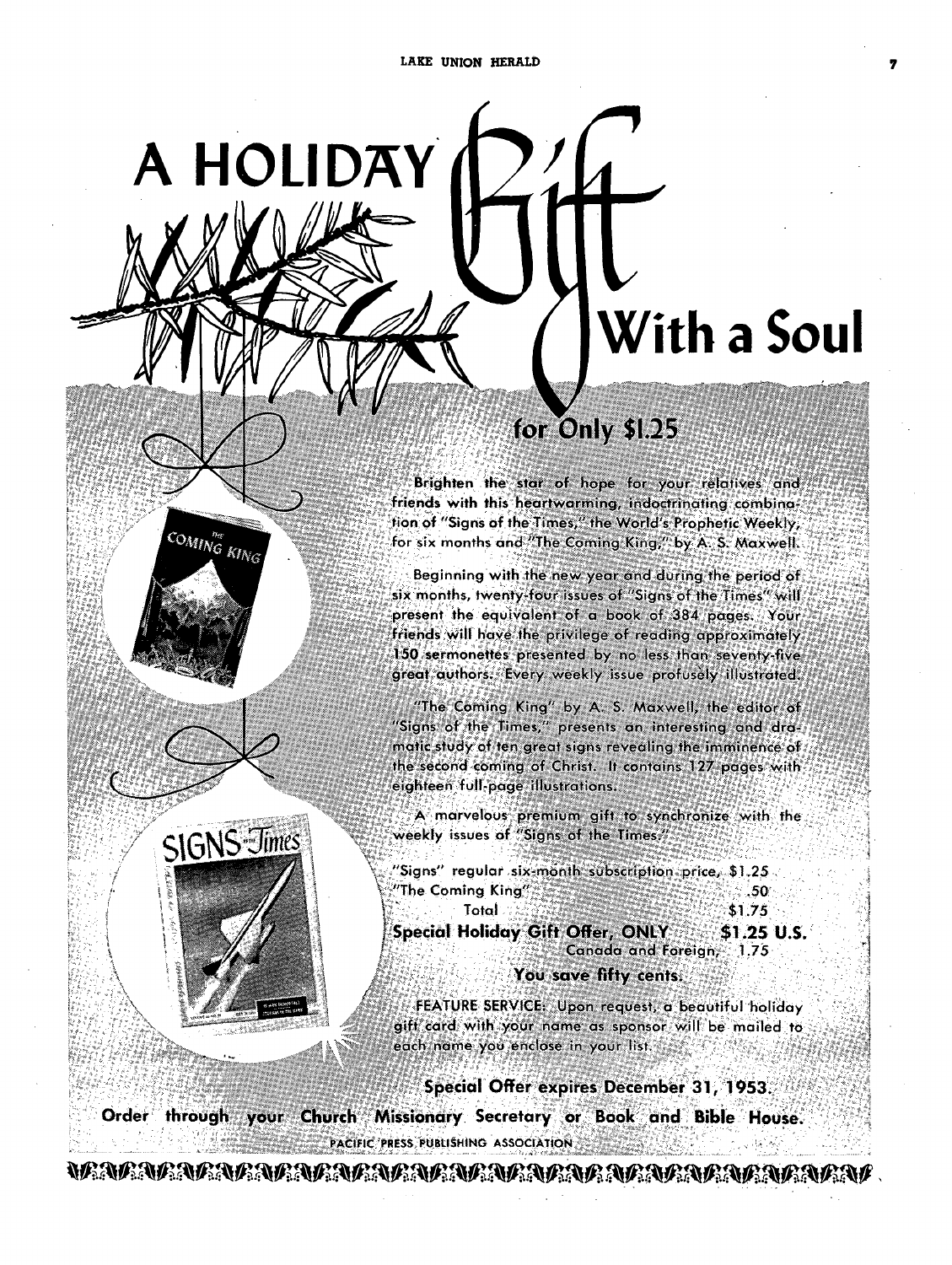#### **WISCONSIN**

**H. J. Capman - - President L. G. Wartzok - - Sec.-Treas. Mail Address, Box 51? 802 E. Gorham St., Madison, Wisconsin Office Hours:** 

**Mon.-Th. 7:30 A.M.-12:15. P.M.;1:00-5:00 P.M. Fri. 7:30 A.M. - 12:00 M.; Closed Fri. P.M. Sun. By appointment only, otherwise closed.** 

#### **Sermon in the News**

ELDER L. R. RASMUSSEN addressed our Conference workers on the opening night of a three-day session, November 23, and the following story appeared in a Madison paper.

#### **"COMMUNISM GAINING IN INDIA, MIDDLE EAST," ADVENTISTS TOLD**

" 'Communism is spreading like wildfire in India and the Middle East, and Christian missionaries may soon be barred from these countries of strange culture and mystic beliefs,' an Adventist church official said here Monday night.

"L. R. Rasmussen, associate secretary of the Seventh-day Adventist world conference with headquarters in Washington, D.C., addressed a statewide convention of Adventist ministers meeting in a threeday session at the church, Colby and Van-Deusen Streets. Mr. Rasmussen recently returned from a trip to the Middle East where he visited India, Pakistan, and Burma.

"He said that there are three factors that may soon close the doors to Western missionaries and Christianity in India: 'an intense feeling of nationalism since India was granted independence from England six years ago: the remarkable revival of Mohammedanism and Hinduism, and the incredible infiltration of Communism.'

"Mr. Rasmussen said that 'a tital wave of anti-Western culture and religion has crept into the countries of the Middle East.' He said the peoples of India and the surrounding nations 'desire Asia for the Asiatics.'

"Urging a more sincere expression of practical Christianity in the lives of the nations of the Western world, Mr. Rasmusten said that 'intense poverty is causing the present situation in the Middle East.

" The people are promised land for the landless, and rice for the riceless by the Communists.'

"Continuing in the strain of practicing true Christianity, Mr. Rasmussen said that the peoples of the Middle East 'feel their religion is superior due to the fact that Christianity has not lived up to its teachings.'

"The convention will move into its

second day today with the discussion of reports from directors of welfare, civil defense, youth activities, temperance, education, and other departments of the organization."

Relations established with Madison newspapers by Henry Uhl, Conference Press Secretary, are largely responsible for this fine publicity.

**MV's-700 Strong—in Youth Rally**  OVER 700 Missionary Volunteers crowded the Marathon Park Youth Building in Wausau, Sabbath, October 31, to capacity. From distances of 100 to 200 miles they came.

Elder John Hancock stirred the audience with a thrilling temperance sermon at the worship hour. He remained during the afternoon to join Elder Bieber in conducting a *Share-Your-Faith* hour at which time many youth testified of various ways, they have witnessed for the Master.

The laity of district seven enjoyed the privilege of playing host to the 70 students of Wisconsin Academy who traveled to the North Woods the day prior to the rally. "You can tell Brother Gammon that he can send us that kind of young people to stay overnight at our house anytime," was the typical remark of the laymen.

The Choraliers gave an inspiring sacred musical concert in the afternoon under the leadership of Miss Louise Larmon. In the evening Lyle Hamel and his able academy band gave a rousing concert, during the latter 'part of which the scores of youth were led in a march.

The many additional features included a showing of the recently released moving picture of the Pan-American Youth's Congress.

So interesting was the whole program that many Non-S.D.A. teen-age youth, who had wandered curiously into the pavilion, settled down to enjoy a wholesome evening in preference to the trickery of a Hallowe'en night.

As the benediction was presented to God for a glorious day, the whole congregation unitedly affirmed that it was good to have come together. MERLIN E. Foll

#### **Bethel Church Dedicates School**

NOVEMBER 21, 1953 marked the conclusion of four years of loyal work by the members of the Bethel Church in the cause of Christian Education. On that date the Bethel Intermediate School was dedicated. This three-room school building valued at more than \$25,000 was dedicated free *of* debt.

God's leadership was manifested all through this project. The first section of the building was completed in 1950 and was no sooner in use than it was inadequate to meet the needs of the growing enrollment. By the fall of 1951 it was

#### **GOD'S TENTH Garden Protected from Frost**

"Ir was about the year 1884 when the message was first preached in our village. Father was the first to attend in our family, and he never missed a meeting. A little later our whole family became interested, ,and mother was the first to take her stand for the Sabbath. Father held off for some years, and finally became bitter, and objected to mother's paying tithe; but she continued to pay her tithe strictly.

"Father • was one of the most successful farmers in the county. A big corn crop was his great ambition. Our house and mother's •garden spot were located in one corner of a ten-acre field. I shall never forget one year when we planted that field to corn. When the corn was well up, father and I walked over the field. We were much pleased with the prospect, as we could not find a missing hill. But that very evening the wind changed to the northwest, and it turned cold. Father was much disturbed, being afraid of frost. Sure enough, the frost came that night. As we walked over the field the next morning, not a standing hill of corn could we find. Every hill was flat on the ground.

"Walking back to the house, we came past mother's garden, in which she had fine tomato and various delicate plants. We stopped and looked, and to our surprise not one leaf was wilted. Father turned to me and remarked, 'Well Edward, your mother must be right.' Indeed, mother was right. We all well know why her garden was protected. God had verified His promise found in Malachi 3:11.

"Needless to say, this experience has been a great source of encouragement to me in all my Christian life. How much brighter would be our hope and courage if we were strictly true to God in all He requires. When we fail, we suffer loss." *Proving the Lord,* pp. 15, 16.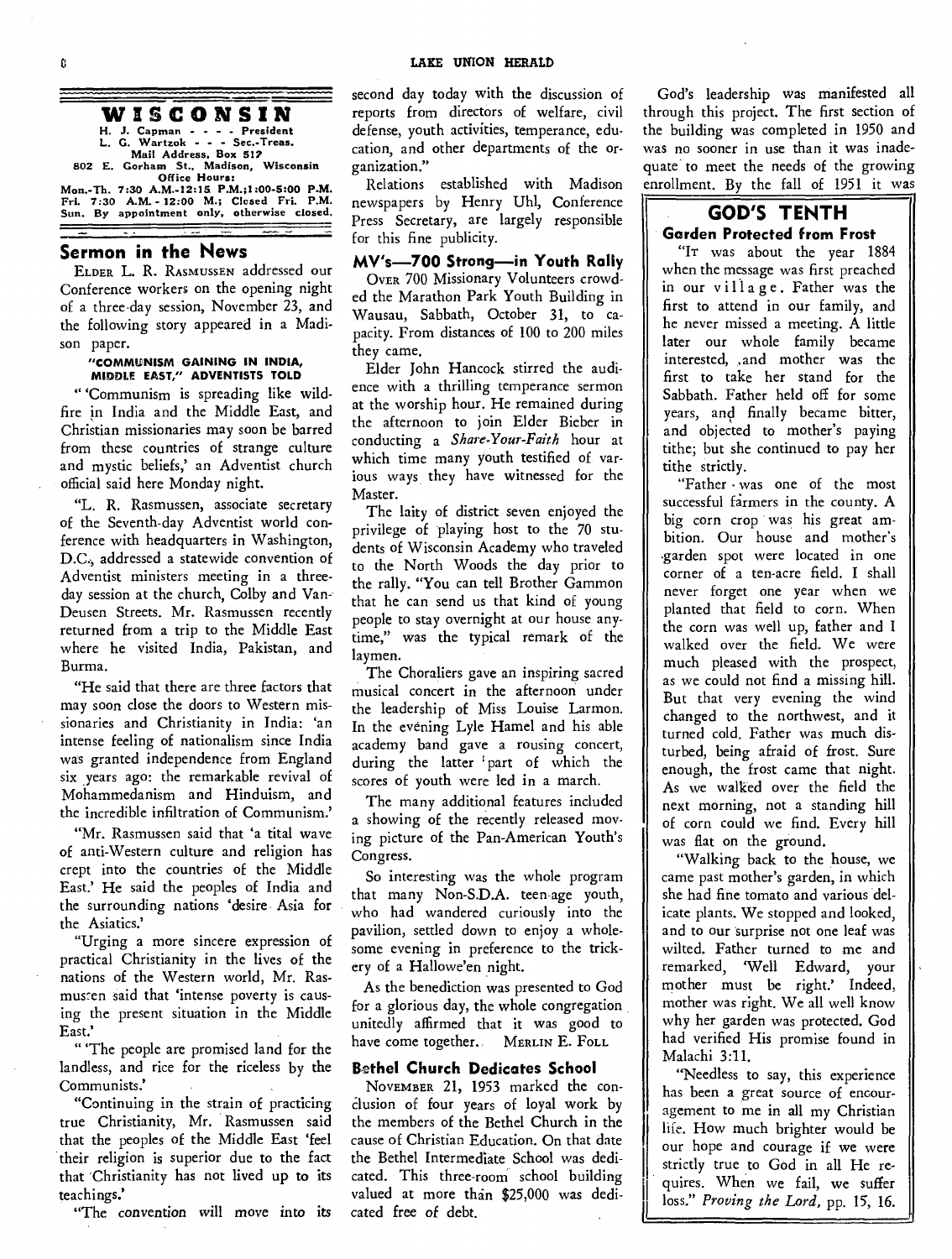necessary to start an addition larger than the original part. This section was occupied in March of 1952.

The enrollment in the fall of 1953 stood at 53. This made it necessary to employ an assistant to the primary teacher.

Under the leadership of Stephen Yost as principal, the school is conducting a strong program that is adding strength to the Bethel Church.

Assisting in the dedication were Elder H. J. Capman, President of the Wisconsin Conference, Elder W. A. Nelson, Educational Secretary of the Lake Union who gave the Dedicatory address, Elder John Hancock, Young People's Secretary of the Lake Union, and Elder D. W. Anderson who was pastor of the Bethel Church at the time the building project was started.

The school was dedicated in the afternoon, and in the evening the Home and School held a meeting. The Bethel Community Orchestra gave a short concert and Elder John Hancock then spoke on the blessings of Christian Education. CLIFFORD M. BEE

# **ILLEN IS J. L. McConaughey - - - President Elton Dessaini Sec.-Treas. Box 29, Brookfield, Illinois Office Hours: Mon.-Wed., 8:15 A.M.-12:15; 1?e0-5:15 P.M. Thu.. 8:15 A.M.-I2:15 P.M.; 1:00-5:30 P.M**. **Fri., 8:15 A.M.-1:30 P.M.; Sun. By appointment only, otherwise closed.**

#### **Master Guides on Evening Outing**

THE Master Guides and Master Guide candidates of the Brookfield MV Society chose a recent nippy Sunday evening in November for their second outing of the year. If you had been driving through Mannheim Woods on this particular evening, the tangy aroma of wood smoke would have made you turn your head to see whence it came. Around a cheerfully blazing campfire, you would have seen a merry group of young people, the aforementioned Master Guides and Master Guide candidates.

Soon you would have noticed another aroma mingling with the smoke, lustily curling skyward. It was that of the delicious supper being cooked on the open fire by the jolly group, to appease the appetites sharpened by the snappy fall air.

After supper the young folk pointed out their stellar acquaintances.

This Master Guide meeting was unusual in that present was a Master Guide from Cuba, one from Argentina, and one from Panama.

To qualify for this outing, new candi-

#### **News Notes**

\* ELDER H. J. Capman spent the first few days of September at Berrien Springs, Michigan, where he attended Board meetings.

\* Elder J. L. McConaughey presented - the subject of *Loyalty* at our Workers' Meeting held in the Madison Church November 24.

 $\star$  L. A. Pomeroy is now located in South Lancaster, Massachusetts where he is in charge of the Publishing Department of the Southern New England Conference. He was a credentialed colporteur for approximately 6 years in the Wisconsin Conference and last April was employed as Assistant Publishing Secretary. We wish him God's blessings in his new responsibilities. He is already in South Lancaster and we understand that his family will move to that location shortly.

\* Walter Nasvall, one of our outstanding faithful colporteurs was chosen as our new Assistant Publishing Secretary to fill Brother Pomeroy's position. Brother Nasvall began his work as an Assistant Publishing Secretary on December 1.

dates had to have five requirements completed, while those who started working last spring had to have twelve requirements completed. Last June this group had a sunrise breakfast, followed by tracking and trailing, for the beginning group who finished the prescribed requirements at that time. DONNA JACOBS

#### **Danville Witnessing for Christ**

THE lay members in the Danville, Illinois, district are busy in consecrated missionary endeavor.

The inspiration came on a Wednesday evening prayer service where was presented before the Lord a list of persons whose names had been secured through home visitation, personal contacts, and Bible Correspondence interests. They found that a large number of these were anxious for Bible studies. They have never been able to meet all the appointments that keep rolling in, for one person who attends the study will tell his friend about it and another request for studies usually results. Original equipment in use were the 35mm film strip projector and two sets of the Shuler film. These soon proved to be inadequate, so three more projectors were purchased along with five more sets of film strips.

In addition to this, Mrs. Emma Phillips, having heard of S.A.V.E. units, decided that this was the answer to the work to which she had dedicated her life.

Within a short time, eleven more S.A.V.E. audio-visual units were purchased by other devoted members of the district. Sister Phillips is now giving twelve studies a week with her audio-visual unit in which she is contacting weekly fifty-three persons. Already this year, 1953, she has seen five of her interests baptized.

Among those who received studies from Mrs. Phillips was Mrs. Barbara Asquith. Sister Asquith bought an S.A.V.E. unit even before she was baptized, starting immediately to give studies to her relatives. To date, she has won her motherin-law and hopes to have two of her sisters ready for baptism by the end of December. She is presently conducting six studies a week, thereby making weekly contact with thirty-three persons.

Along with these, we would like to mention Avis Westbrook who in six studies is contacting twenty people each week. Frank Haynes and Charles Meek are consistently following a weekly study schedule. All have won souls since they purchased these units. Still others in the district are giving studies each week with prospects for more baptisms in the near future.

Through this method, we have, thus far in 1953, won thirty-three precious souls. T. J. KROEGER

#### **News Notes**

\* THE MV secretaries of the Lake Union met 'together in council at the Hinsdale church for several days, beginning December 1. On December 5, the secretaries visited various churches in the Chicago area, preaching at West Central, Broadview, La Grange, Aurora and Humboldt Park.

 $\star$  Elder R. G. Wertz has been holding Sunday night meetings in the Aurora church, and reports a good interest. These meetings were held mainly to secure interests for cottage meetings, and the list of those who are desirous of attending cottage meetings, as a result of this church effort, is quite large. At a recent baptismal service, Elder Wertz baptized four, and very soon another baptism is anticipated.

 $\star$  The Sheridan church has completed its financial' 'campaign for remodelling its church. New siding is to be put on the building, and various necessary repairs will be made.

\* Elder A. J. Anders recently had a baptism, adding five to the Charleston church and three to Mattoon. These are mostly a result of the effort held by

*(Turn to page* 12, *col. 1)*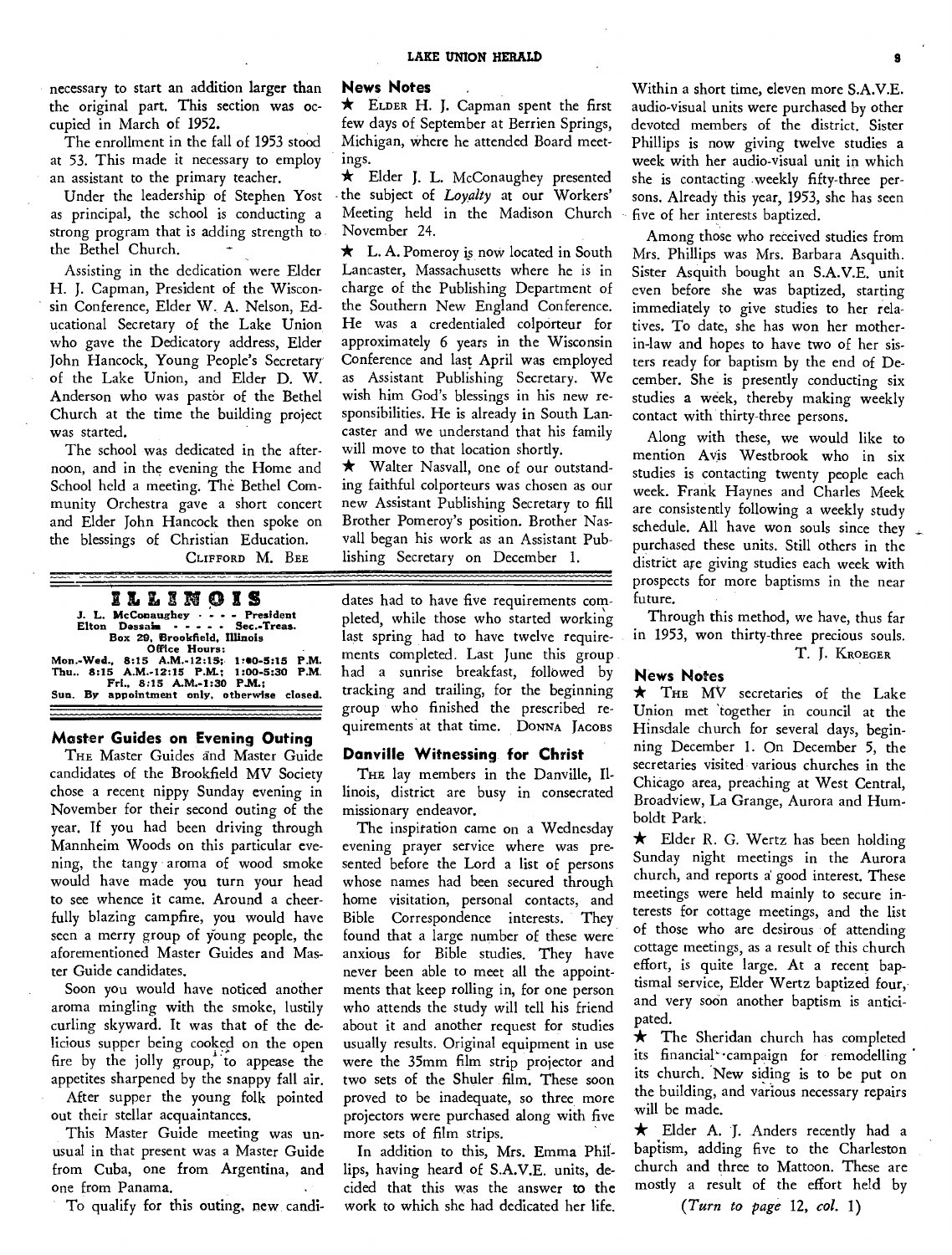

#### Professor Composes Prayer Hymn

"GIVE Us FAITH FOR TODAY," a prayer hymn composed by Dr. Harry Robert Wilson, head of the Voice Department, Teacher's College, Columbia University, opened the Adventist telecast last Sunday, with Dr. Wilson among the thousands of viewers. The story behind this event is of interest to everyone concerned with gospel work.

Among Dr. Wilson's students this past year was Miss Elaine Meyers, voice instructor at Walla Walla College, who spent several months helping in the *Faith for Today* Bible School prior to receiving her Master's degree in music from Columbia University.

Describing one of her classes she reported, "Today our teacher introduced a song he had written entitled, 'Give Us Faith for Today.' He began by saying, `If there's anything we need these days, it's faith. Have any of you heard of an organization called *Faith for Today? I <sup>I</sup>*just read one of their publications which refutes agnostics. It's a fine book, very interesting!' Then he began telling some of the things it said, especially mentioning the prophecies. It sounded like an Adventist sermon; the class listened with much interest. He had read Search for Certainty, a *Faith for Today* book of the month. Another day in class he said, `I'm looking for something and I don't know what it is.' So I gave him *Steps to Christ* which he told me he enjoyed." He is a very gifted composer and has hundreds of songs on the market.

After the telecast came on live again this fall, Dr. Wilson directed his publishers, the G. Schirmer Co. to send arrangements of his *Faith for Today* song to our quartet. Composer and publishers were deeply interested in last Sunday's presentation of the composition.

What a wonderful God we have who can take the witness of a college instructor, the talent of a Columbia University professor, the printing skill of a prominent music publisher, the consecrated voices of the quartet and weave them all into a fabric of truth to send out over the television airwaves! May the Lord

TV the land by means of his musical com-<br>  $F_{\text{ATTH-FOR}}$   $T_{\text{ODAY}}$   $\blacksquare$   $\blacksquare$   $\blacksquare$   $\blacksquare$   $\blacksquare$   $\blacksquare$   $\blacksquare$   $\blacksquare$   $\blacksquare$   $\blacksquare$   $\blacksquare$   $\blacksquare$   $\blacksquare$   $\blacksquare$   $\blacksquare$   $\blacksquare$   $\blacksquare$   $\blacksquare$   $\blacksquare$   $\blacksquare$   $\blacksquare$   $\blacksquare$  bless Dr. Wilson as he continues to bear his witness in the university and across positions. FAITH FOR TODAY

#### **TV LOG**  for

#### LAKE UNION CONFERENCE

| Battle Creek        | 64 | WBKZ-TV   | Sun. 7:30 p.m.    |  |
|---------------------|----|-----------|-------------------|--|
| Chicago 7 WBKB-TV   |    |           | Sun. $11:30$ a.m. |  |
| Detroit             |    | 7 WXYZ-TV | Sun. $11:30$ a.m. |  |
| <b>Grand Rapids</b> |    | 7 WOOD-TV | Sun. $11:30$ a.m. |  |
| Oshkosh             | 48 | WOSH-TV   | Sun. 3:00 p.m.    |  |
| Saginaw             | 57 | WKNX-TV   | Sun. 11:00 p.m.   |  |
|                     |    |           |                   |  |

#### What's America's Worst Threat?

Do you know what is one of America's most subtle and sinister threats today? Do you know what is being done to arrest its ruthless advance? Do you know what you as a Christian can do to meet this emergency? Whether you know the answers to these questions or not, you'll be enlightened by reading the account of the recent interview of *These Times* with Governor Frank C. Clement of Tennessee and the man he appointed to deal with this situation, Dr. Cyril J. Ruilmann.

Would you like to help some soul meet life's trials more successfully? Are you yourself struggling under a crushing load and seeking to lean more heavily on the promises of God? Whatever the problem, *Fruits of Affliction* will help you tap new resources of spiritual strength.

It cannot be denied that some doctrines of the message are easier to understand than others, and have you, like many other Adventists, wished to present some of the more difficult truths in a fresh and appealing way to your non-Adventist friends? If so, Kenneth J. Holland's clear and convincing study of the millennium is just what you've been waiting for.

An excitingly different and dramatic story of an atheist's change of heart, the heart-warming biography of a Christian radio announcer, and a variety of other features round out the fare of devotional, inspirational, doctrinal, and human interest articles offered in the February *These Times.* Remember, subscriptions entered before December 31, 1953, are accepted at the inflation-defying rate of only \$1! Single copies, 25 cents. Let *These Times* be your missionary assistant and also help solve your Christmas gift problem!

"Our people have been regarded as too insignificant to be worthy of notice; but a change will come. The Christian world is now making movements which will necessarily bring commandment-keeping people into prominence. Every soul will be tested." $-5T$ . p. 546.



#### BOX 55, LOS ANGELES 53. CALIF.

#### **RADIO LOG**

| ILLINOIS         |                |       |       |     |
|------------------|----------------|-------|-------|-----|
| Cairo            | WKRO           | 1490  | 9:30  | ΑМ  |
| Chicago          | WGN            | 720   | 6:30  | РM  |
| Chicago          | WLS            | 890   | 10:00 | AМ  |
| Herrin           | WJPF           | 1340  | 9:30  | ΑМ  |
| Peoria           | <b>WIRL</b>    | 1290  | 10:00 | ΑМ  |
| Springfield      | wcvs           | 1450  | 10:00 | AМ  |
|                  |                |       |       |     |
| INDIANA          |                |       |       |     |
| Anderson         | WHBU           | 1240  | 10:00 | AM  |
| Evansville       | WJPS           | 1330  | 10:00 | AМ  |
| Ft. Wayne        | WKJG           | 1380  | 9:30  | AМ  |
| Indianapolis     | <b>WISH</b>    | 1310  | 9:30  | PМ  |
| Lafavette        | WASK           | 1450  | 9:30  | ΑМ  |
| Vincennes        | WAOV           | 1450  | 8:30  | AМ  |
| MICHIGAN         |                |       |       |     |
| Alpena           | WATZ           | 1450  | 10:30 | AM  |
| Ann Arbor        | . WHRV         | 1600  | 9:30  | AM  |
| Battle Creek     | WBCK           | 930   | 7:00  | PM. |
|                  | WATT           | 1240  | 10:30 | AM  |
| Cadillac<br>(See | Houghton)      |       |       |     |
| Calumet          |                |       | 10:30 | AМ  |
| Detroit          | CKLW           | 800   |       |     |
| Detroit          | WXYZ           | 1270  | 9:30  | AM  |
| Escanaba         | WDBC           | 680   | 10:30 | AМ  |
| Flint            | WBBC           | 1330  | 10:30 | AM  |
| Grand Rapids     | WLAV           | 1340  | 9:30  | AM. |
|                  | <b>FM-WLAV</b> | 96.9  | 9:30  | AM  |
| Houghton         | WHDF           | 1400  | 9:30  | AМ  |
| Iron Mountain    | WMIO           | 1450  | 11:00 | АΜ  |
| lron River       | WIKB           | 1230  | 9:30  | AМ  |
| Ironwood         | WJMS           | 630   | 9:30  | AM  |
| Ludington        | WKLA           | 1450  | 9:30  | ۸м  |
| Marquette        | $\sim$ WDMJ    | 1320  | 10:30 | AM  |
| Muskegon         | WKBZ           | 850   | 1:00  | PM  |
|                  | FM-WKBZ        | 98.9  | 1:00  | PМ  |
| Petoskey         | WMBN           | 1340  | 10:30 | AM  |
| Port Huron       | WHLS           | 1450  | 10:30 | ΑМ  |
| Saginaw          | wscw           | 790   | 10:30 | AМ  |
| S. S. Marie      | wsoo           | 1230  | 11:00 | ΑМ  |
| Traverse City    | WCTM           | 1400  | 10:30 | AM  |
|                  |                |       |       |     |
| WISCONSIN        |                |       |       |     |
| Appleton         | WHBY           | 1230  | 9:30  | ΑМ  |
| Ashland          | WATW           | 1400  | 9:30  | AМ  |
| Beloit           | <b>WGEZ</b>    | 1490  | 6:00  | PM  |
| Eau Claire       | WBIZ           | 1400  | 9:30  | ΑМ  |
| Fond du Lac      | KFIZ           | 1450  | 9:30  | AM  |
| La Crosse        | WKTY           | 580   | 10:00 | AМ  |
| La Crosse        | WLCX           | I 490 | .9:30 | AM  |
| Madison          | WISC           | 1000  | 9:30  | ΑМ  |
| Manitowoc        | WOMT           | 1240  | 9:30  | AM  |
| Milwaukee        | WCAN           | 1250  | 10:00 | AМ  |
| Rice Lake        | WJMC           | 1240  | 9:30  | AМ  |
| Wis.<br>Rapids   | WFHR           | 1340  | 9:30  | AM  |
|                  |                |       |       |     |

#### **SERMON TOPICS**

**December 20—The Miracle of the Virgin-Born December 27—When God Writes "Thirty for Tonight"** 

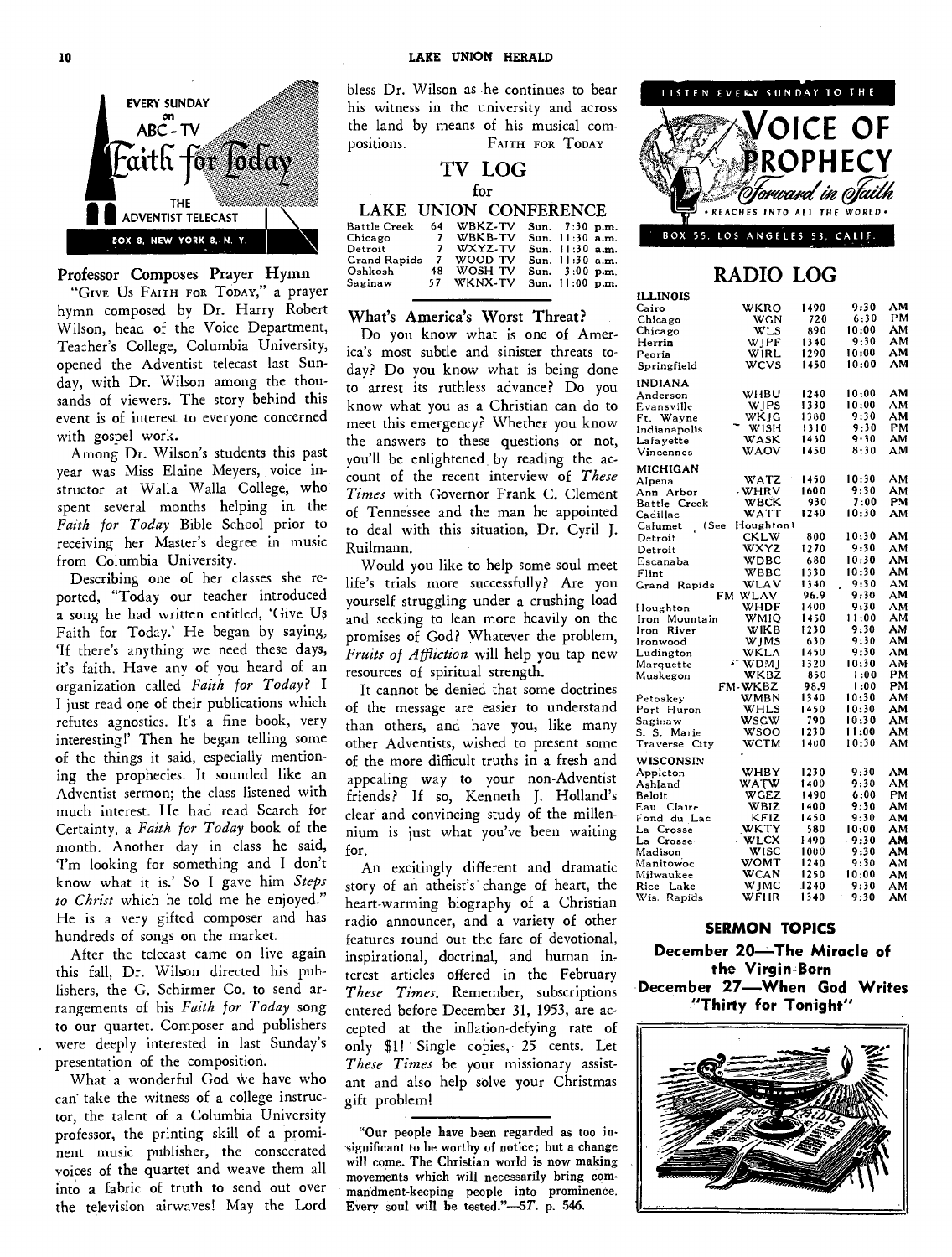## **the present with a future ...**

**KAN** 

Here's a gift that will live in the memory of your friends. They will thank you long past the holidays for the inspiration and faith which they will derive through reading monthly copies of THE MESSAGE MAGAZINE. No matter what may be their individual problems, some special orticle in THE MESSAGE is designed to meet them. And here is an inspiration-filled gift at a superlow price. This priceless cultural literature will come in monthly installments throughout 1954 for only \$1.00, a bargain that saves exactly \$1.00 on each subscription. The great drama of a changing world is brought into sharp focus through THE MESSAGE. The old, the new, the changing —or the unchanged are shown in full view of inspired predictions and ancient Biblical sidelights. The world is perplexed. Will you help some friend find in the Christian way his individual answer? Remember, all this inspired help is now available at o tremendous saving. Just fill out, clip, and mail the coupon below so that your friends may have THE MESSAGE as a gift in time for the coming holidays. List additional names on a separate sheet. A beautiful card hos been designed to announce your gift.

| THE MESSAGE MAGAZINE    | Box 59. Nashville, Tennessee.                                       |
|-------------------------|---------------------------------------------------------------------|
| <b>MAGAZINE.</b>        | Yes, I want to present my friends with subscriptions to THE MESSAGE |
| Please find enclosed \$ |                                                                     |
|                         |                                                                     |
|                         |                                                                     |
|                         |                                                                     |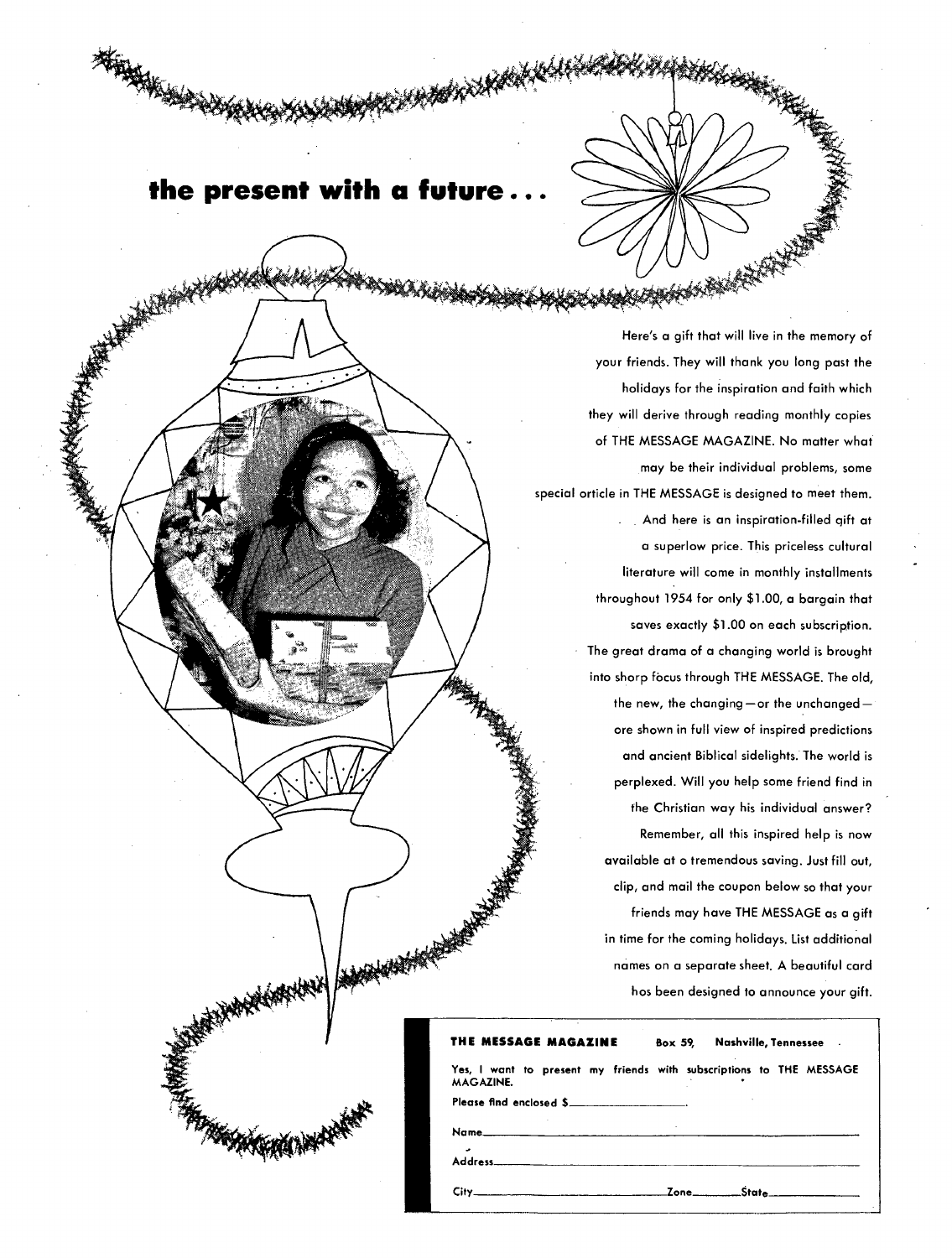**ILLINOIS CONFERENCE** 

*(Continued from page* 9)

Elders K. M. McComas and A. J. Anders.  $\star$  Elton Dessain and John Woodin attended a treasurers' meeting at Berrien Springs, Michigan on December 6.

 $\star$  At a book display held recently at the Hinsdale Sanitarium, the Book and Bible House took orders for the new Seventh-day Adventist Commentary to the amount of \$120. At a similar display in Rockford, orders for the commentary amounted to \$550.

\* Elder C. R. French visited the Peoria church on Sabbath, December 5. An all-day Home Missionary Rally was held. \* On Friday evening, December 4, John Woodin showed a new Sabbath School film, *Under The Southern Cross*  at the Champaign-Urbana church.

**INDIANA C. M. Bunker - - - - President**  Sec.-Treas. **3266 N. Meridian St., Indianapolis** 7, **Ind. Telephone—Wabash 4571 Office closed on Sundays except for special appointments.** 

#### **"Keep Hands on the Plow"**

OF late I have been thinking a great deal about the Lord's words in Luke 9:62 which reads, "And Jesus said unto him, no man, having put his hand to the plow, and looking back, is fit for the kingdom of God."

We are approaching the end of the year. As the New Year dawns it will bring with it problems to be solved, work to be done, and innumerable, unexpected things to take our time and attention. In short, we will all find there is more than we can ever get done. There will be no night that we can pillow our heads and say, "My work is done; I have nothing to do."

This being the case, no time should be consumed in looking back and mourning over the past. None of our mental or spiritual energies should be used up by worry or regrets of the past.

Several of our workers have approached me, hoping that again this year we would have a special time designated when we would get right with God. In thinking this over, we have decided to make Sabbath, December 19, that day. Wouldn't it be a wonderful thing if every believer in Indiana could come to the close of the year and feel that, as far as he is concerned, there is nothing between him and God? We then could enter into

the New Year with our hand on the plow, our eye on the furrow and not have to look back.

To do this it may mean settling differences between brethren. Sometimes this is the way to get right with God. We should search our hearts to see if there are any hidden, unconfessed sins for which we should ask God to forgive us. It may be that God will point out to some that they have not been faithful in their tithes and offerings in proportion to His blessings of prosperity. Whatever it may be, let's pray for the Holy Spirit to reveal it to us, then give us the courage to do what is needed to "Get Right With God."

Let us remember, dear ones, that we go where we are looking. If we look back, we go back. We are in troublesome times. The way is rocky and rough. Above all times, that is when we should never take our hands off the plow. May God help us to ever keep our eyes on the furrow, our hands on the plow and be worthy of the Kingdom of God. C. M. BUNKER

#### **Featured in Indianapolis Paper**

THE children of the Indianapolis South Side Church school and the Dorcas ladies combined their efforts to send Christmas gifts to Korean orphans. Sixteen large packing boxes, filled with almost anything a child would want, are on their way to these unfortunates. There were color books, crayons, paints, brushes, candy and many other items including warm clothing.

The children are shown in the accompanying photograph with the boxes before they were sent on their way.

A feature story, together with a picture, appeared in the Indianapolis *Sunday Times* describing the fine work done by

the church and school. Nearly a quarter of a page in size, it brought many comments from people in the city. The presents were sent to the orphans cared for by Dr. G. H. Rue and his wife, who operate the orphanage in addition to their duties with the Seoul Sanitarium. Some 300 children are being sheltered in this fine project. hi addition to the gifts a substantial sum of money was also sent. A baptism was conducted in the Indianapolis South Side Church on Sabbath, November 7, after a stirring address by Elder F. D. Nichol, the editor of the *Review and Herald.*  Eleven were added to the church by baptism and one by profession of faith. We ask an interest in your prayers that these may ever remain faithful to the Lord. L. R. HOLST

#### **Child Writes Testimony**

PERHAPS one of the most pleasant tasks a minister has to perform is to labor with children in spiritual things. In conducting the Week of Prayer for the Evansville, Indiana church school, the writer was impressed anew of Jesus' remark of children—"Of such is the Kingdom of Heaven."

On Monday the first study was on the love of Jesus in dying for us, and the children were warned that Satan and Jesus stand on each side of every person, struggling foi possession. Encouragement was given to let Jesus have His way. The next day the importance of obeying God's commandments was stressed. God's watchcare, and the power of prayer were dealt with on succeeding days.

The last day of the Week of Prayer, the speaker endeavored to impress the students with the fact that God had a glorious, heroic future for all who trust in Him. They were told that some of them

**Indianapolis South Side Church School Pupils and Dorcas Ladies send gifts to Korean** 

**Orphans** 

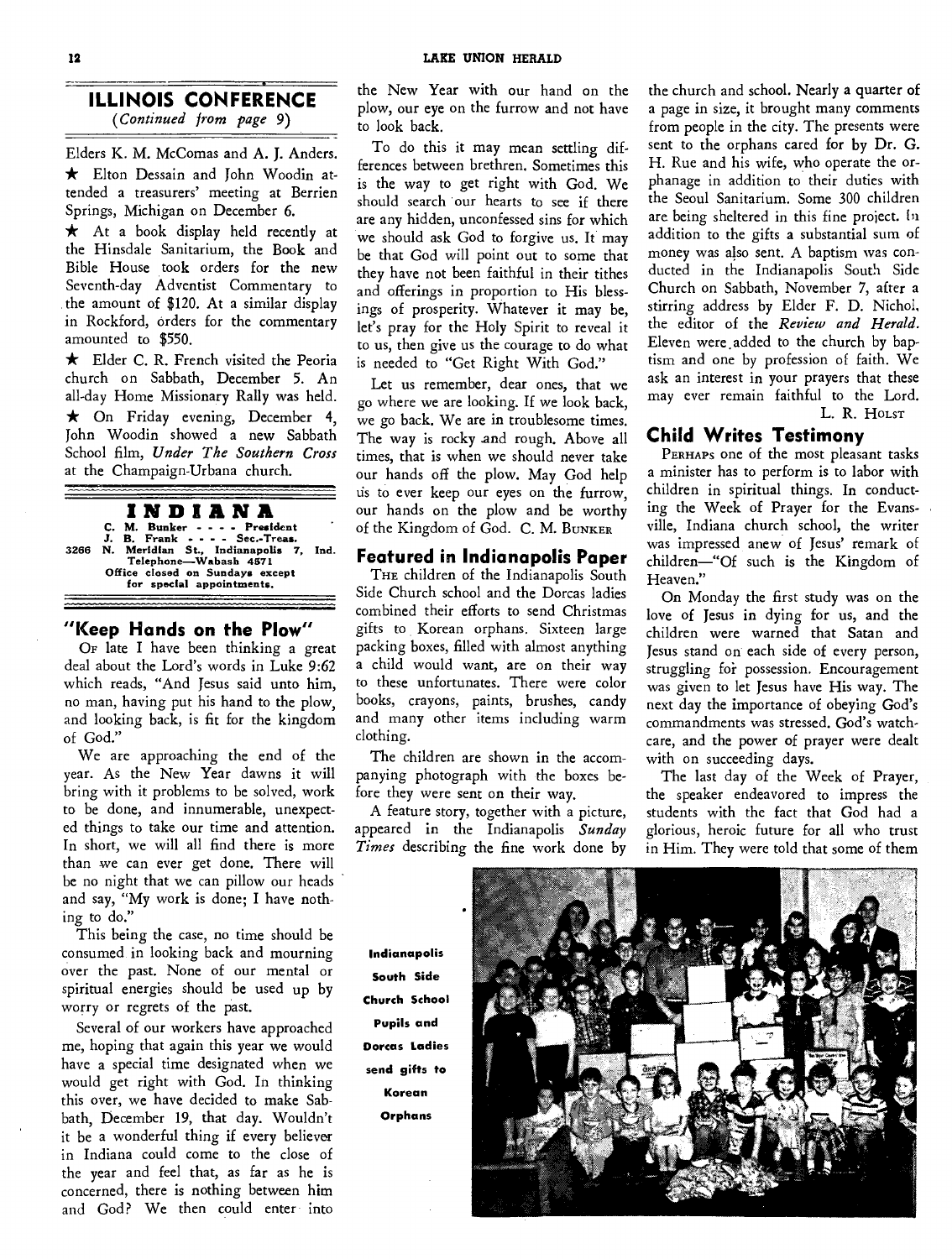may be missionaries or doctors or nurses —that indeed all have a place in Jesus' great pattern.

As a fitting climax to it all, the children were given an opportunity to testify of their love for God, and their thankfulness for their blessings. It was heartwarming to hear these dear children speak of their gratefulness for Christian homes, Christian schools and other blessings, and express a desire to fit into the glorious future God has planned for them.

Most of the children testified but some of the smaller ones were just a little too shy. But, the impact of the week was better measured when one of these little ones sat attentively in church the next day and then as he left, pressed a little note into the pastor's hand. Eagerly the pastor unfolded it when he had the opportunity, and there in childish printing was this message: "I love the schoolroom, and I love you. I want to help the school. I want everybody to help the school. Amen." This was his testimony, and he was a child new to the blessings of church school.

Dear brethren and sisters, only in our church schools can experiences like this take place. May our prayers ever ascend for the highly important work of church schools throughout the Lake Union Conference. CHARLES G. EDWARDS

#### **December 19 to Climax Year '53**

INDIANA Sabbath schools will present their 13th-Sabbath programs on December 19. We believe the special program will be appreciated on this date, inasmuch as many members will be visiting friends and relatives during the holiday period the following Sabbath. Closing the fourth quarter it should be the grand climax of this eventful year 1953.

Let the Sabbath school members of Indiana determine to make their "Best Gifts to Jesus." This crisis hour calls for the spirit of sacrifice to hasten the message of hope to all men.

#### D. E. CAsLow

#### **Wife-Beater Won for Christ**

*By* JAMES E. CORMACK *President, Tongan Mission* 

AN inspiring Week of Prayer recently resulted in a sincere revival and reformation in the churches. It brought great joy to our hearts to see the many victories won. One who received special blessing was Kofe, of Vavau.

Kofe had long endeavored to win her husband's interest in this wonderful message, but he spurned her overtures and treated her unkindly in his attempt to lead her away from her precious treasure. From the commencement of the Week of Prayer Kofe's heart warmed to the messages from the denomination's leaders, and she longed to share her joy with her husband. Imagine her dismay when he finally forbade her to attend any further meetings. She pled with him, but he was adamant. Her zeal to attend aroused his anger and he threatened her with dire consequences if she disobeyed him. Nothing daunted, this dusky daughter of Tonga was again in her place at the next meeting, and special prayer was requested for her husband. On returning home she was the helpless victim of a cruel assault. She lay bruised and bleeding, but her courage was strong and her determination was to serve the Lord without fear.

Next evening Kofe was not in her place. The church members were concerned, and again special prayer was offered. On returning to his home Pastor Suli Tiami and his wife found Kofe weeping broken-heartedly. She had prepared to attend the evening service, but her husband had again beaten her unmercifully and was now demanding that she accompany him to a village on the far side of the island where she would not be able to attend further meetings. She did so much desire to fellowship with God's people for the remainder of the week. What should she do? The Tongan pastor counselled her to accompany her husband at his bidding as this was her duty. She reluctantly agreed to this, and it was decided that the church would have special prayer for her and her husband.

Next night her place was empty. When the meeting commenced on Thursday night she was again missing. After the hymn there was another earnest season of prayer for Kofe and her husband. As there had been no news for two days, all were anxious concerning their sister's welfare. Pastor Suli stood to commence the reading, but he was interrupted by some late-corners. Curious heads turned for a glimpse of the new arrivals. Imagine their astonishment when they recognized Kofe, her face radiant, and at her side, looking shy and sheepish—yes, her husband! The Spirit of' God had touched his heart in response to the prayers of God's humble children. He told me after that he had been won by the Christian attitude and forgiving spirit of his wife. And the sequel? Kofe's husband has attended all Sabbath and mid-week services since, is a member of the Sabbath school, has resigned from his own church, and is now preparing for .baptism.

#### **Special Appeal**

As the Sabbath schools in Indiana keep in mind on December 19 the tremendous needs of our missionary enterprises in the Australasian Division, we feel there will be a good overflow to advance the work in these needy areas. Why not the biggest Christmas offering ever given by our Sabbath schools? May God abundantly bless. D. E. CASLOW

#### **BUDDIES' EXCHANGE**

WE received a letter a few weeks ago which we appreciate. It came from *Cpl. Lester Wein* of Hammond, one of our servicemen in Korea and Lester says: "This will probably be my last letter as I expect to leave by the end of this month. I also will not get the next issue over here of the *Buddies' Exchange,* so please send it to my wife's address if possible.

"I just received the *Exchange* of October 29 today, and have it read already. I could never tell you how much I really enjoyed them every month, and I'm sure it was a great help to all the buddies wherever they were. I don't regret leaving Korea at all, but would still like to get the *Exchange.* 

"I was able to attend the big Youth Congress in Seoul last Sabbath, and I'm sure we all received a great blessing: Many of my friends couldn't be there, but there were about 350 men present. It was a big thrill to see so many G.I.'s all in one accord. The missionaries in Seoul did a wonderful job of feeding such a group, and the meals were delicious. Harry Cutsinger of Bloomington and Jim Beavers of Hammond couldn't be there for some reason.

"I do hope you can see your way clear to continue the *Exchange,* as there will be many buddies to follow us over here and they'll really enjoy it. I don't think there is another local Conference that has this system of keeping in touch with the boys. Some of the boys from other Conferences like to read our *Exchange*  too. Keep up the good work, I'm sure many blessings are there."

Our boys in service do appreciate being remembered by friends back home, especially those overseas. Are you remembering those from your church by writing to them regularly? Every one of these boys who have returned have told us that we could never know just how much a regular letter from home, through the *Buddies' Exchange,* meant to them. Let us each do our part by encouraging our boys away from home. They need our letters and our prayers. VERN C. HOFFMAN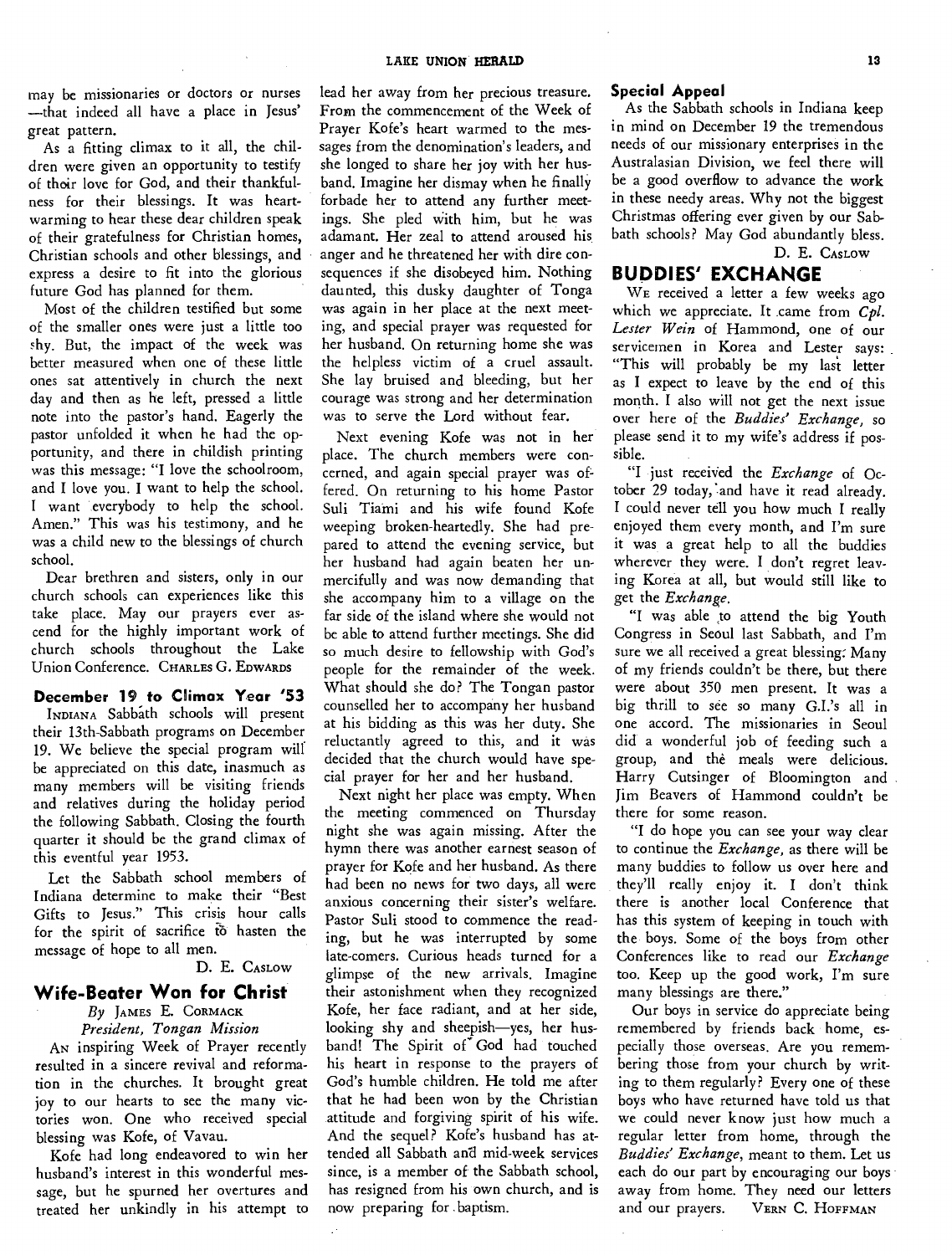

**THE**  Gospel **TO THE EWS!** 

*NOW YOU MAY REACH YOUR JEWISH FRIENDS WITH EXCELLENT TRACTS AND A TIMELY MAGAZINE* 

#### **HERE ARE THE TRACTS:**

- 36 attractively illustrated tracts with color
- These tracts present the gospel in a manner to appeal especially to the Jewish people
- You can give or mail a set to a Jewish friend
- These tracts form part of a FREE Bible correspondence course for Jewish people

#### **NOTE. A FEW OF THE STRIKING SUBJECTS!**

Jewish Contribution to Civilization. . . . Why I Believe in God. . . . Science and the Bible; Do They Agree? . . . Europe's Destiny According to Jewish Prophets. . . . Why Does God Permit Sin and Suffering? . . . Why the Jews Were Anciently Chosen by God. . . . Who Is the Jewish Messiah? .. . Did the Messiah Appear at the Appointed Time?

#### **GET YOUR ORDER IN TODAY**

| Package of 50 (all of one number) $\frac{1}{2}$ $\frac{1}{2}$ $\frac{1}{2}$ 1.40 |       |
|----------------------------------------------------------------------------------|-------|
| Unbroken packages of 50 (of any one number), per 100                             | 2.50  |
| Unbroken packages of 50 (of any one number), per 1000                            | 20.00 |
|                                                                                  | .50   |



#### **The Ongoing Scriptures**

WHEN the manuscript of the first complete New Testament in Navaho was handed to Dr. Eugene A. Nida .of the American Bible Society at the Society s annual meeting in New York City it wis a dramatic moment—for here, in embryo, was a book that would be published by the Bible Society, a book that would speak to thousands of American Indians giving them a pattern by which they could shape their lives. It will be one of many volumes the Bible Society will publish in a foreign language. The Society's translation work is under the guidance of Dr. Nida and a staff of competent and well trained assistants. It reaches to all parts of the world.

Mrs. Karl Dalton, a Navaho Indian, flew on from Arizona, to deliver this precious manucript. It has taken missionaries ten years to complete the translation. The difficult and complicated Navaho tongue had been reduced to written form earlier by other missionaries. This Testament will be widely used, not only among the older members of the tribe, but among the younger Navahos who still use their mother tongue.

A few days later a manuscript of another "first" New Testament was brought to the Bible Society. The missionarytranslator, Newberry B. Cox, with his wife, members of the Central America Mission in Guatemala, had come to the States for a furlough bringing with them the bundle of typed pages of the New Testament that would be used by Conob Indians living in the northwestern part of Guatemala. To reach them, one must often travel on foot or horseback. A trusty jeep that pants its way up the hazardous hills also belongs to the mission. The life and customs of the Conob people are very primitive but God's Word was written for them, too.

The Gospel of John was published in Conob by the Bible Society in 1942. "I had to work from the ground up," said Mr. Newberry in describing his translation work. "Building a vocabulary, learning to recognize sounds different from those of English or Spanish, choosing the alphabet to include these sounds, filing each word, thus building a dictionary, and discovering the grammatical rules underlying the structure of the language." A fine Indian Christian, Mateo, helped the missionaries. After correcting the fourth chapter of St. John, Mateo reread it to himself. He looked up at Mr. Newberry and cried: "Now this we can understand. How good to have this in our own tongue."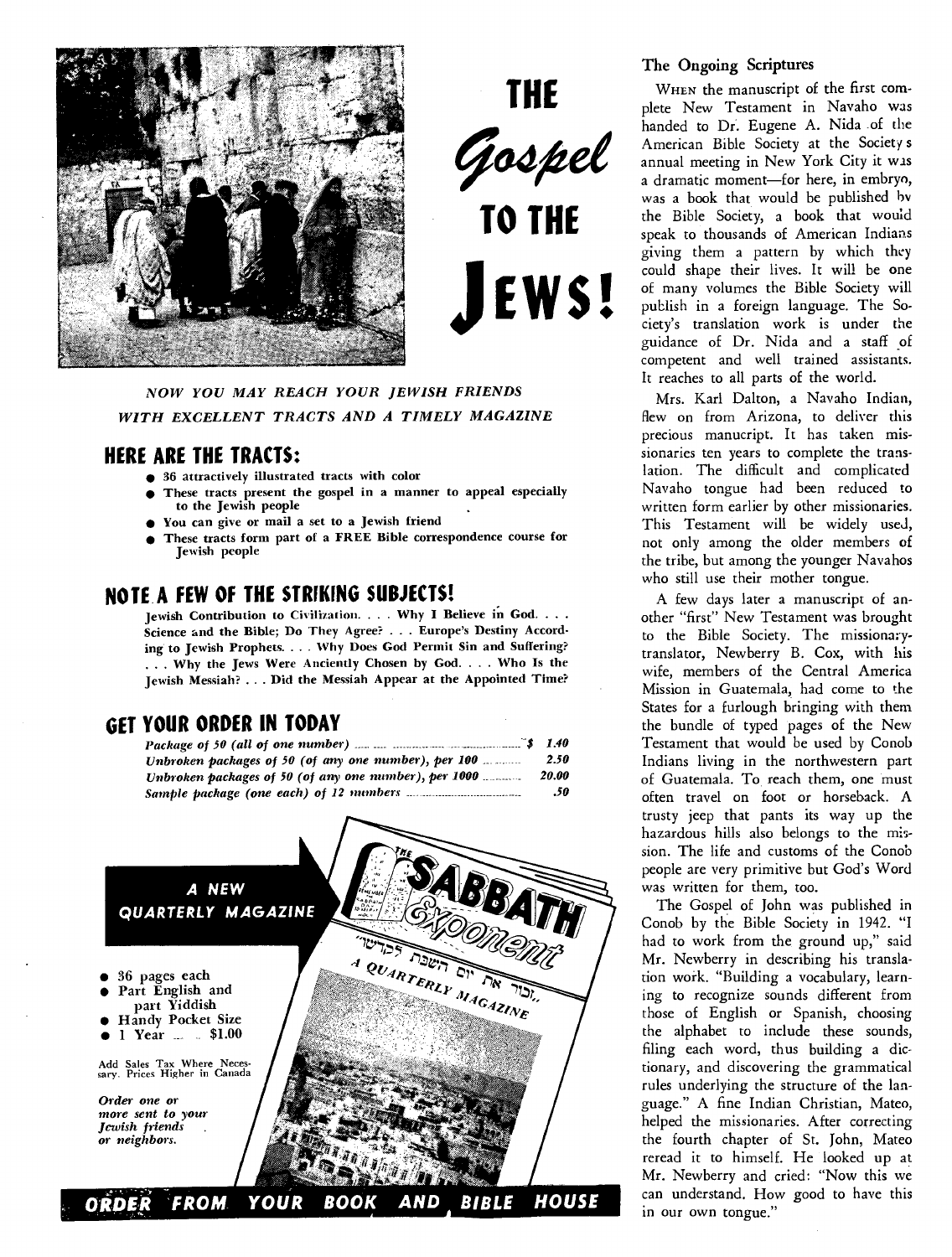#### **OBITUARIES**

Sprague.—Don Sprague was born Oct. 4, 1887, and passed away on Sept. 30, 1953. He joined the Commandment-keeping people Aug. 4, 1951 and was a member of the Oakwood Blvd. Church until the time of his death. Funeral services were conducted by Elder Florea and he was laid to rest in Ithaca, Mich. He leaves to mourn, his wife, a daughter, son-<br>in-law, and grandson. Mrs. Ruby Hobson

in-law, and grandson. Mrs. Ruby Hobson Driskell.—Mrs. Effie Driskell (nee Meeks) was born Nov. 2, 1871 near North Manchester, Ind. She was married to Charles Driskell Dec.<br>25, 1889 and they celebrated their Golden Wedding Anniversary three years before his<br>death in 1942. To this marriage were born<br>four sons and two daughters, three of whom<br>are st Elder Elbert Tyson, assisted by Elder J. L.

Davidson.<br>
Voss.—Martin Peter Voss of Eau Claire,<br>
Wis., was born in Caryville, Wis. on April 27,<br>
1879 and passed away on Oct. 27, 1953. He<br>
was united in marriage to lda Ebert on Apr.<br>
28, 1906. He was a faithful member time as a Deacon. For a short time he belonged<br>to the Marshfield church. He is survived by<br>his wife, Ida; two sons, Duane of Seattle,<br>Washington, and Gene of Lodi, Calif., two<br>daughters, Mrs. Silk Haag and Mrs. Ted Lowe,<br>b

Iles.—Gilbert Jacob Iles, was born in Morrow County, Ohio, July 15, 1880 and passed<br>away Sept. 28, 1953. In 1903 he married Ber-<br>della Chatfield of Michigan. Later he served<br>della Chatfield of Michigan. Later he served<br>as few weeks before his pasing, he and his com-panion observed their Golden Wedding Anniversary. He leaves to mourn, besides his wife, 3 daughters, Mrs. Waaneita Kneller, Mrs. Theda Kuester, Mrs. Genevieve McCormick; 2 sons, Charles, and Leslie; five grandchildren; a sister, Mrs. Ida Acton; a brother, Edward lles, besides other relatives and many friends.

Words of comfort were spoken by Dr. Emil Leffler of Albion, Mich. and the committal service was conducted by two of the sons-in-law, Elders S. M. McCormick and W. E. Kuester. Interment was at Cedar Lake, Mich. Sjøgren.—Nils Sjøgren was born in Sweden<br>Oct. 3, 1866 and died in Chicago Nov. 15,<br>1953. He came to the United States in 1889<br>and has lived in Chicago since 1901. He was<br>married in 1900, but his wife died in 1941. In<br>1942 Church, of which he was a most faithful mem-ber until his death. He is survived by one brother, one daughter, Mrs. Alva Huff, one

son, Ralph Sjøgren, and three grandchildren.<br>
Patrick.—Earl Daniel Patrick was born Jan.<br>
17, 1872 in Poplar Grove, ill. He died Nov.<br>
7, 1953 at the Sheridan Hospital after an<br>
11lness of eleven weeks. He was married to<br> Montrose of Glendale, California. His wife preceded him in death. In addition to the above, six grandchildren, three great-grandchil-dren, and a brother, Mr. Clarence E. Patrick of Detroit, remain to mourn their loss.

H. A. Weaver Savage.—Philander A. Savage was born in Eaton County, Mich. March 23, 1887 and died lat his home near Cedar Li, November 11, 1953. For many years he lived near Stanton, engaged in farming. For a number of years he was employed by the Cedar Lake Academy having united with the Seventh-day Adventist Church while still a young man. He leaves to mourn his wife Beulah, an adopted daughter,

Lois, of Florida, a step-daughter, Mrs. Harold Harding, and a step-son Cleo Tayler, both of Greenville; as well as a large circle of other relatives and friends. H. A. Weaver

Clayton.—Charles Arthur Clayton was born June 18, 1873 at Oscoda, Mich. He spent the major portion of his life in Alcona County, engaged in lumbering, blacksmithing and farming. He was married in Harrisville to Emma Jane Schram who preceded him in death June 14, 1939. He was a faithful member of the Alpena, Mich. church. His death occurred suddenly on Nov. 2, 1953 at his residence in Lincoln. He is survived by four children, four grandchildren and numerous friends. Funeral services were conducted by the writer and the Twin Lakes Cemetery is his final resting place. James Cunnington

Cammon.—Mary Emma Cammon was born<br>in Beaver Falls, Pa., Nov. 28, 1887 and died<br>at Bethel Convalescent Home, Arpin, Wis.,<br>Nov. 9, 1953. She joined the S.D.A. church<br>in 1915 remaining faithful until her death. In-<br>terment wa

Caruso.—Mrs. Costanza Caruso, was born<br>in Italy, Aug. 8, 1884. She came to the United<br>States at the age of 16 and settled in Chi-<br>cago, Ill. Here she was married to the United<br>Pietro Nicola Caruso. Four children survive<br>he

Frank, --Mrs. Vivian I. Frank was born<br>March 18, 1906, at Joppa, Ill., and passed to<br>her rest at Princeton, Ill, on Oct. 26, 1953.<br>Early in life she became a member of the<br>Early in life she became a member of the<br>S.D.A. ch by her husband, three sons, one daughter, one grandson, her parents, two sisters and two brothers. Funeral services were conducted by the writer. W. B. Pontynen

Davis.—Andrew R. Davis, died in Paducah, Kv., Monday, Nov. 2. He was a faithful member of the Metropolis, III. church. He is sur-<br>bier of the Metropolis, III. church. He is sur-<br>vived by his wife, a step-son, Earnest Mor-<br> in the Maplelawn Cemetery.

Gilmore.—Delphia Gilmore was born Nov. 9, 1888 in Sullivan County, Ind., and passed away at her home Sept. 20, 1953. She is sur-vived by her husband, Alvin and one son, Bert. She was a loyal member of the Terre Haute, Indiana church, and rests awaiting the Blessed Hope. Carl W. Pruitt

nossososososososososososon

#### **IT MAY BE GREEK TO YOU**

**οΰτω γὰρ ὴγάπησεν**  $\acute{o}$   $\Theta$ εός τόν κόσμον,  $\ddot{\omega}$ *στε* **:** . . . <sup>2</sup> δωκεν, . . .

**A Few Months of Study Can Turn It Into Good English** 

**COMPARE VARIOW VERSIONS WITH THE TREASURES OF THE ORIGINAL** 

**For Information Write** 

#### **HOME STUDY INSTITUTE**

**Takoma Park, Washington 12, D. C.**  \*\*\*\*\*\*\*\*\*\*\*\*\*\*\*\*\*\*\*\*\*\*\*\*\*\*\*\*\*

#### **BUSINESS NOTICES**

Do **you want to leave the city** before trouble begins)-95 acres cut-over land, cattle fenced, good pond, on country road. Build to suit your needs. Price \$2,500. 160 acres \$3,400. **O.** N. Davidson, Brandsville, Mo. —280

For Sale: Five rooms and bath, full basement, electric pump, hot water heater, oil<br>furnace; basement suitable for apartment;<br>nearly acre of land. Five minutes walk to<br>EMC, \$6,450. Can finance part. Substantial<br>EMC, \$6,450. Can finance part. Substantial<br>Springs,

**For Sale:** Five-room house and five acres land near new Adventist church and bus line to Gobles ten-grade church school. House has two bedrooms, bath, automatic oil furnace, hot water. Recently remodeled and redecorated. Price \$5,000. Would like \$2,000 cash—terms. Write R. I. McFadden, M.D., Box 96, Bloomingdale, Mich., or phone Bloomingdale 95.

—282

Lady driving to Miami, Florida. Take two ladies or couple. Share expenses, \$15 each.<br>Leaving January 4. Get in touch with me<br>Leaving January 4. 18085 Birchcrest, Detroit soon. Mary Diack, 18085 Birchcrest, Detroit.<br>21, Mich., Phone UN 2-6856. —283

**Don't invest in a home to retire to until**  you have seen beautiful, cool, healthful, Cum-berland Heights. Between Altamont and Coalmont, Tennessee. Good highways, transportation. Good soil. Aged couple forced to sell<br>to move near children. Offer twenty-acre wood<br>to move near children. Offer twenty-acre wood<br>lot, new six-room house and two-car garage.<br>

**PREACH THE GOSPEL WITH MOTTOES!** 



Let us send you 20 mottoes to sell on commission. Sell them for 35 cents each, keep a dime on each for yourself and send us 25 cents for<br>and send us 25 cents for<br>each, You are under no obligation—mottoes not sold may be returned. Sell a bunch, send the money in and order more. Keep the good work going. Order today. THE CARTER MOTTO CO., WINDSOR, IL-LINOIS. —279

**For Sale:** New Modern, masonry, six-room home on large lot near Orlando, I mi, North of Forest Lake Academy. House on good hard road. Also 13 nice building lots. Write for details to Paul Knoy, R. 2, Maitland, Florida.  $-278$ 

New Crop English **Walnuts:** Kiln-dried, natural flavor (no strong bleaches used). Important part of diet prescribed by Creator.<br>60 lb. sack direct from grower—\$15. plus \$6<br>Prepaid Express to you. Orders receive all<br>our attention 'but do not expect letters in<br>return  $-276$ 

**CALIFRUIT—Shelled** Nuts, Ripe Olives, Dried Fruits, including organically grown Unsulphured Calimyrna Figs, Black Figs, Dates, Peaches, Apricots. Fifteen lbs. large, organically grown, Soft Shell Pecans (not shelled), express prepaid, \$9.45. Ask for price list, **Califruit, Calimesa, California. —266** 

LAKE UNION WHOLESALE HEALTH FOOD<br>AGENCY for all Denominational Health Foods.<br>Chops, Vegeburger, Vegemeat Steaks, Stallops,<br>Yum, Chic Ketts, etc., are always in demand.<br>Warehouse located 26 Maple St., College Community. Send for price list. Healthfood Dis tributors. Box 76. Berrien Springs, Mich.—I2

#### **SUNSET TABLE**

(According **to U.** S. Weather Bureau) **Figures are approximate— watch your local sunset! December 18,** 1953

|                          | Chicago C 4:21 Springfield C 4:36           |
|--------------------------|---------------------------------------------|
|                          | Indianapolis C 4:22 Detroit E 5:03          |
|                          |                                             |
|                          | C-Central Time. E-Eastern Time. Add one     |
|                          | minute for each 13 miles west. Subtract one |
| minute for each 13 east. |                                             |